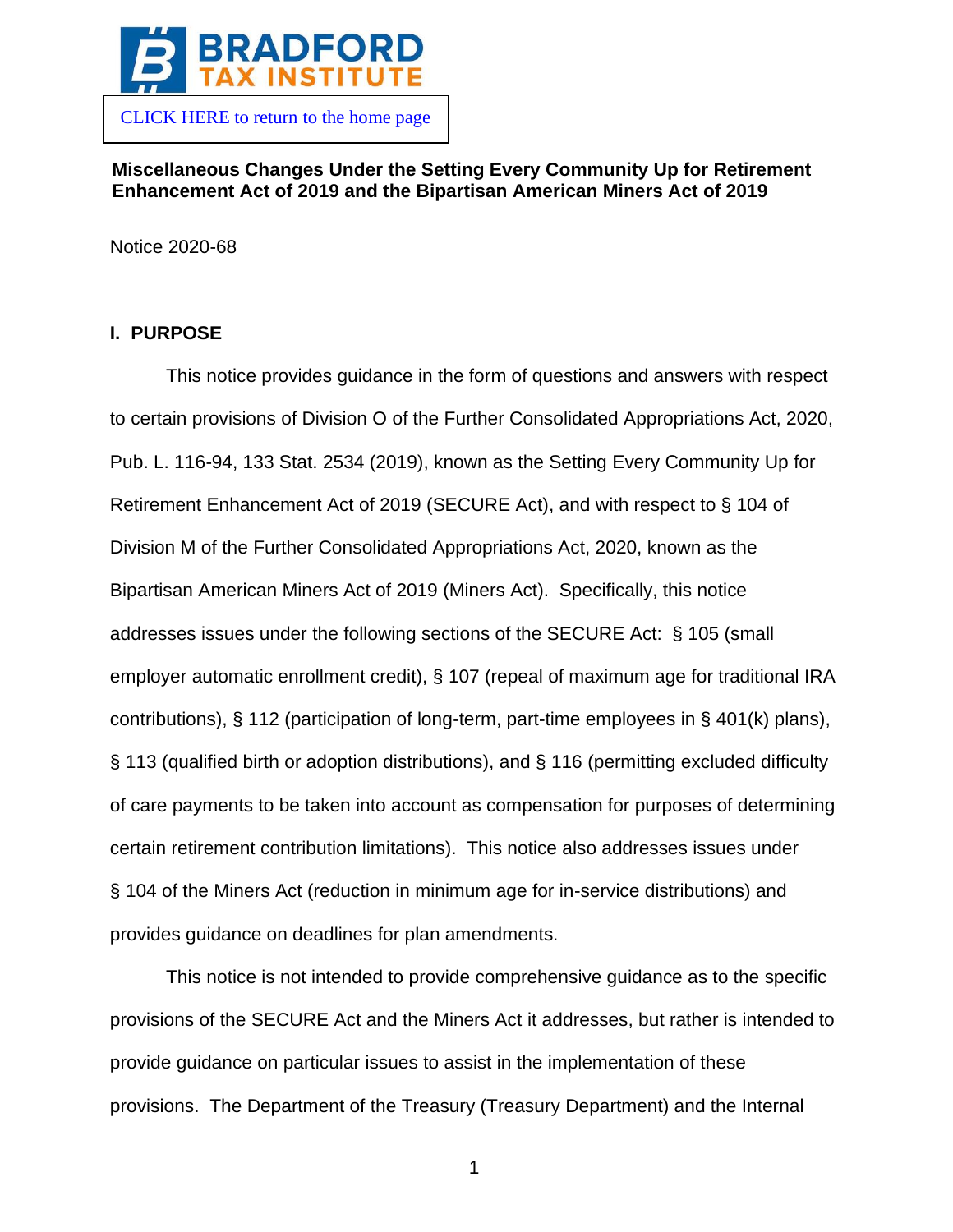Revenue Service (IRS) continue to analyze the various provisions of the SECURE Act and the Miners Act and anticipate issuing further guidance, including regulations, as appropriate.

# **II. PROVISIONS OF THE SECURE ACT AND THE MINERS ACT**

# **TABLE OF CONTENTS:**

- A Section 105 of the SECURE Act
- B Section 107 of the SECURE Act
- C Section 112 of the SECURE Act
- D Section 113 of the SECURE Act
- E Section 116 of the SECURE Act
- F Section 104 of the Miners Act
- G Provisions Relating to Plan Amendments

# **A. SECTION 105 OF THE SECURE ACT**

Section 105 of the SECURE Act amends the Internal Revenue Code (Code) to add new § 45T, which provides a business credit under § 38 of the Code for an eligible employer that establishes an eligible automatic contribution arrangement under a qualified employer plan. The credit is equal to \$500 for any taxable year of an eligible employer that occurs during a credit period. Under § 45T(b)(2), a taxable year is not treated as occurring during a credit period unless the arrangement is included in the plan for the taxable year. Under § 105(d) of the SECURE Act, the new credit applies to taxable years beginning after December 31, 2019.

Section 45T(c) provides that the term "eligible employer" has the meaning given that term in  $\S$  408(p)(2)(C)(i), which requires that an employer have had no more than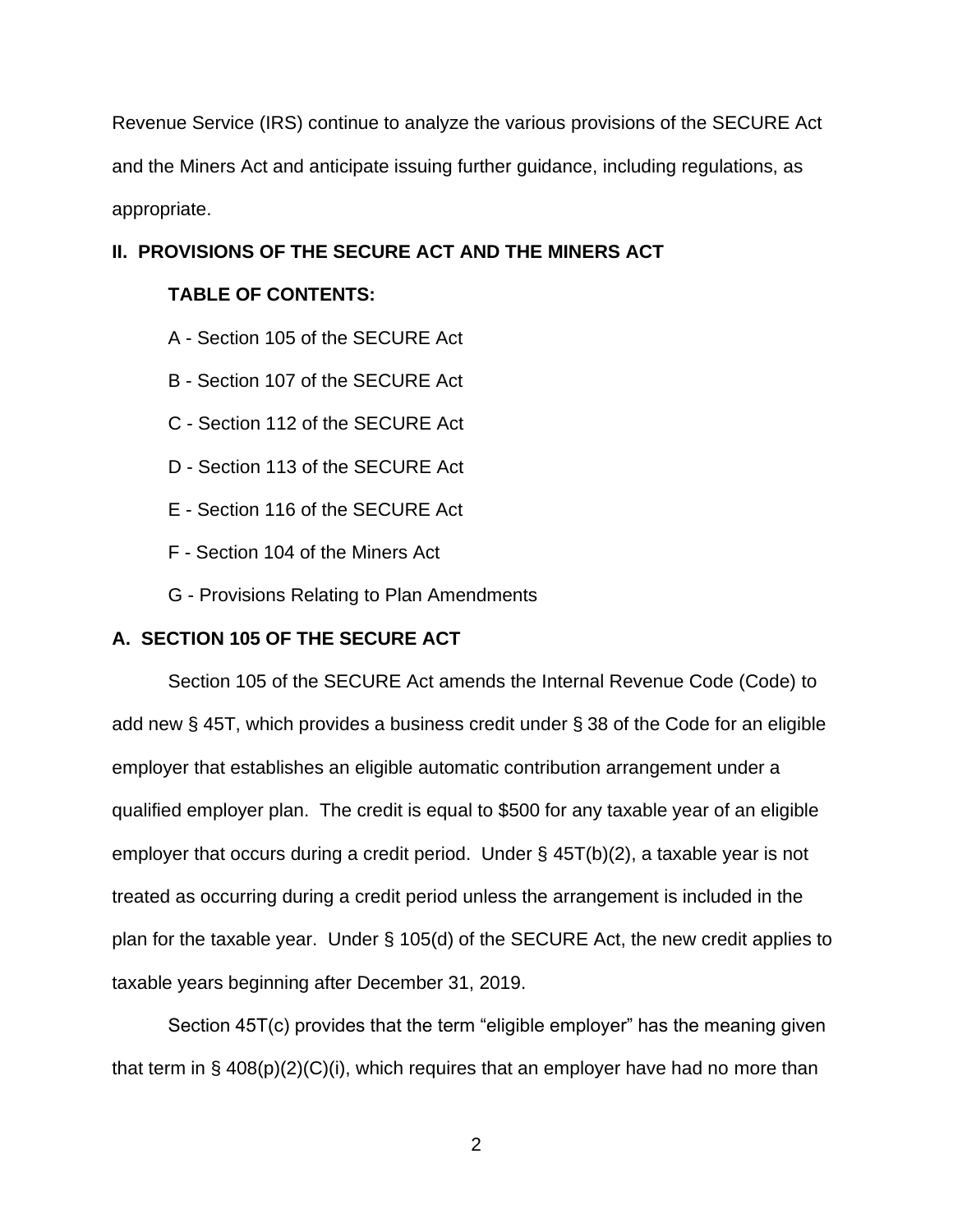100 employees who received at least \$5,000 of compensation from the employer for the preceding year. Section B of IRS Notice 98-4, 1998-2 I.R.B. 25, 1998-1 C.B. 269, provides guidance regarding this eligible employer definition, including rules under which certain related employers (trades or businesses under common control) are treated as a single employer.

Section 45T(b)(1) provides that: (i) an "eligible automatic contribution arrangement" (EACA) under a plan is an arrangement defined in § 414(w)(3), which requires that the plan include a cash or deferred arrangement under which participants are treated as having made an election to make elective contributions at a uniform percentage of compensation and that also satisfies certain notice requirements; (ii) a "qualified employer plan" is a plan defined in § 4972(d), which includes § 401(a) plans, § 403(a) plans, simplified employee pensions under § 408(k) (SEPs), and SIMPLE retirement accounts under § 408(p), but excludes governmental plans under § 414(d) and plans maintained by tax-exempt employers; and (iii) a "credit period" is the period of 3 taxable years beginning with the first taxable year for which an eligible employer includes an EACA in a qualified employer plan that it sponsors (3-year credit period).

Q. A-1: May an eligible employer receive a credit with respect to taxable years in more than one 3-year credit period?

A. A-1: No. An eligible employer may receive a credit for taxable years only during a single 3-year credit period that begins when the employer first includes an EACA in any qualified employer plan. For example, if an eligible employer, Employer W, first includes an EACA in one of its qualified employer plans, Plan A, during Employer W's 2021 taxable year (so that the 2021, 2022, and 2023 taxable years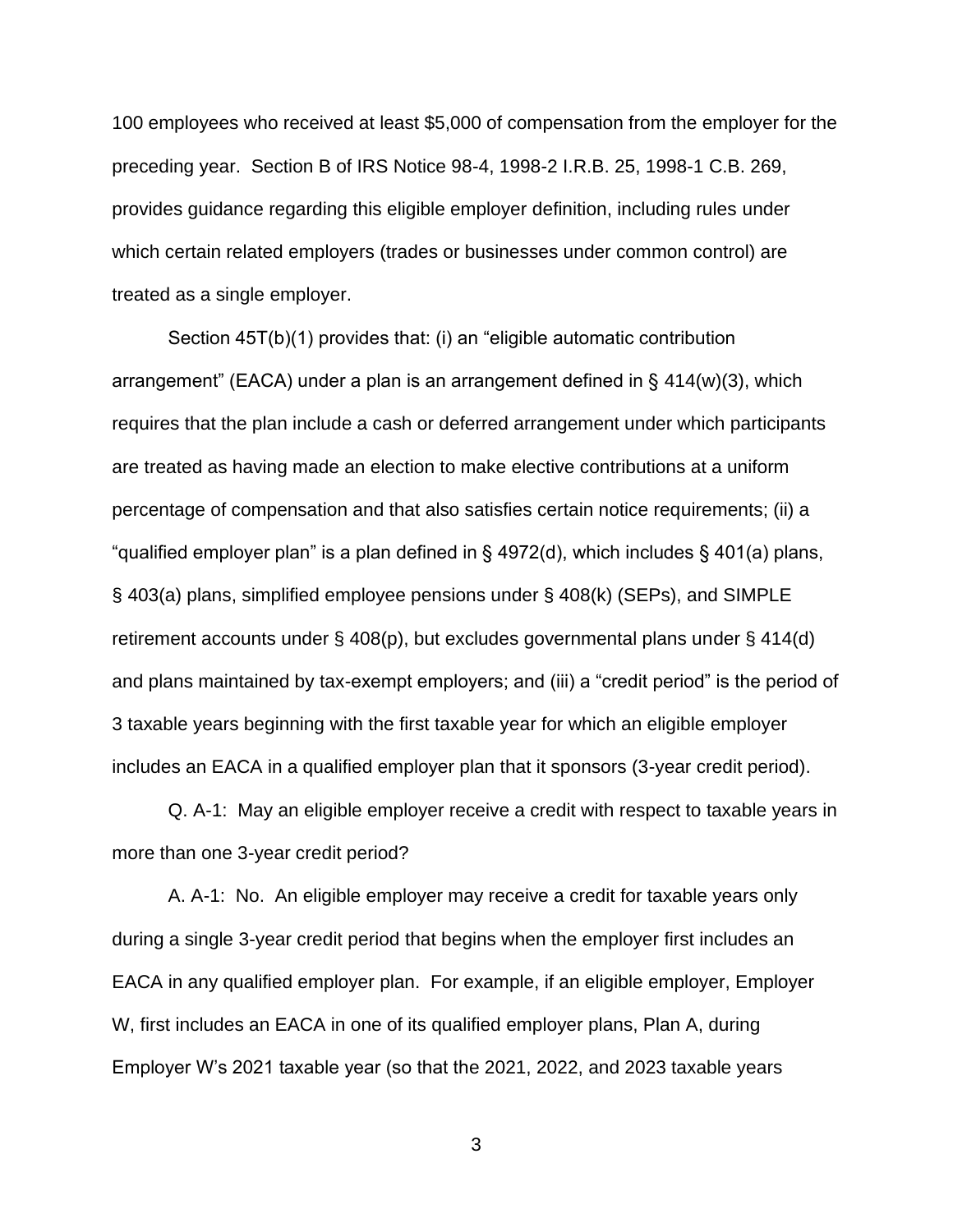included in Employer W's 3-year credit period are all taxable years after § 45T is applicable), and also includes an EACA in a second qualified employer plan, Plan B, during the 2022, 2023, and 2024 taxable years, Employer W may receive no more than a \$500 credit for each taxable year during the 3-year credit period that begins with the 2021 taxable year and is not permitted to receive the credit for the 2024 taxable year. As another example, if a different eligible employer, Employer X, first included an EACA in one of its qualified employer plans, Plan C, during Employer X's 2018 taxable year (so that the only taxable year included in Employer X's 3-year credit period after § 45T is applicable is 2020) and also includes an EACA in a second qualified employer plan, Plan D, during the 2020, 2021, and 2022 taxable years, Employer X may receive only a \$500 credit for the 2020 taxable year and no credit for subsequent taxable years.

Q. A-2: To be eligible for the § 45T credit for the second or third taxable years of an eligible employer's 3-year credit period that begins when the eligible employer first includes an EACA in a qualified employer plan, must the eligible employer include the same EACA in the same plan in that second or third taxable year?

A. A-2: Yes. For example, if an eligible employer, Employer Y, first includes an EACA in one of its qualified employer plans, Plan E, for its 2021 taxable year, amends Plan E to remove the EACA from Plan E during its 2022 taxable year, and includes an EACA in another qualified employer plan, Plan F, during its 2023 taxable year, Employer Y will not be eligible for the § 45T credit for its 2023 taxable year. If, however, rather than amending Plan E to remove the EACA during the 2022 taxable year, Employer Y spun-off a portion of Plan E and continued to include the EACA in the spunoff portion of Plan E during its 2022 and 2023 taxable years, Employer Y would be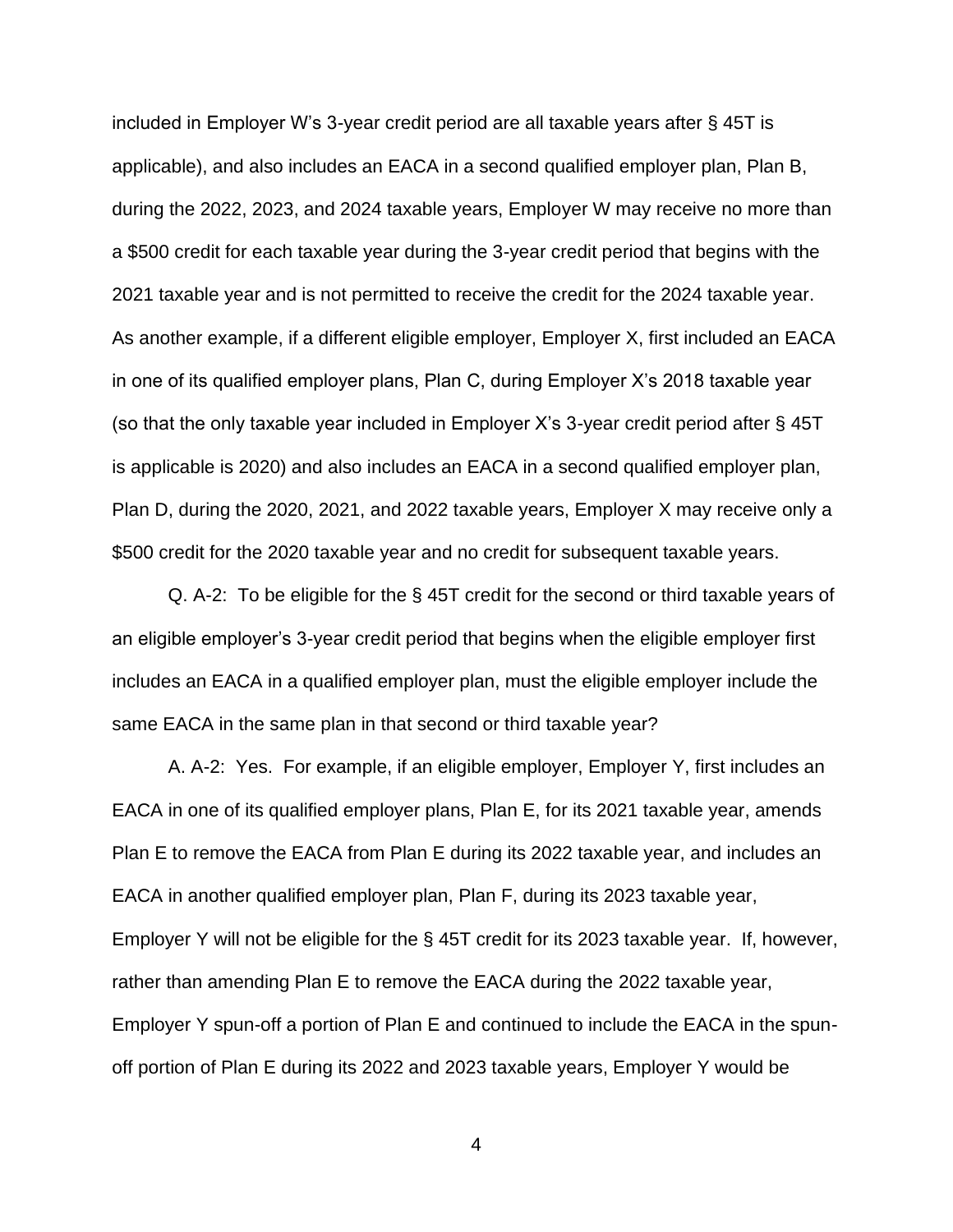treated as continuing to maintain the same EACA in the same plan for those taxable years and would be eligible for the credit for those taxable years.

Q. A-3: Does the § 45T credit apply separately to each eligible employer that participates in a multiple employer plan (MEP) under § 413(c)?

A. A-3: Yes. The § 45T credit applies to an eligible employer that participates in a MEP in the same way that the credit would apply if each employer participating in the MEP were the sponsor of a single-employer plan maintained by the eligible employer. Thus, each employer that is an eligible employer (after application of the rules in Notice 98-4 under which certain related employers are treated as a single employer) generally would be eligible for the credit for the 3-year credit period beginning with the first taxable year in which the eligible employer's participating employees are first covered by an EACA under the MEP. For example, if an eligible employer, Employer Z, had not previously maintained a plan that included an EACA, and a MEP, Plan G, first includes an EACA that covers Employer Z's participating employees during the 2020 taxable year, the 3-year credit period consisting of the 2020, 2021, and 2022 taxable years would apply to Employer Z. In addition, Employer Z would continue to be eligible for the credit for the 2021 and 2022 taxable years if Plan G spun off the assets attributable to Employer Z to Plan H, a single-employer plan maintained by Employer Z, and Employer Z continued to include an EACA in Plan H for the 2021 and 2022 taxable years.

#### **B. SECTION 107 OF THE SECURE ACT**

Section 107(a) of the SECURE Act repeals § 219(d)(1) of the Code. Prior to the repeal of § 219(d)(1), an individual was not permitted to make contributions to the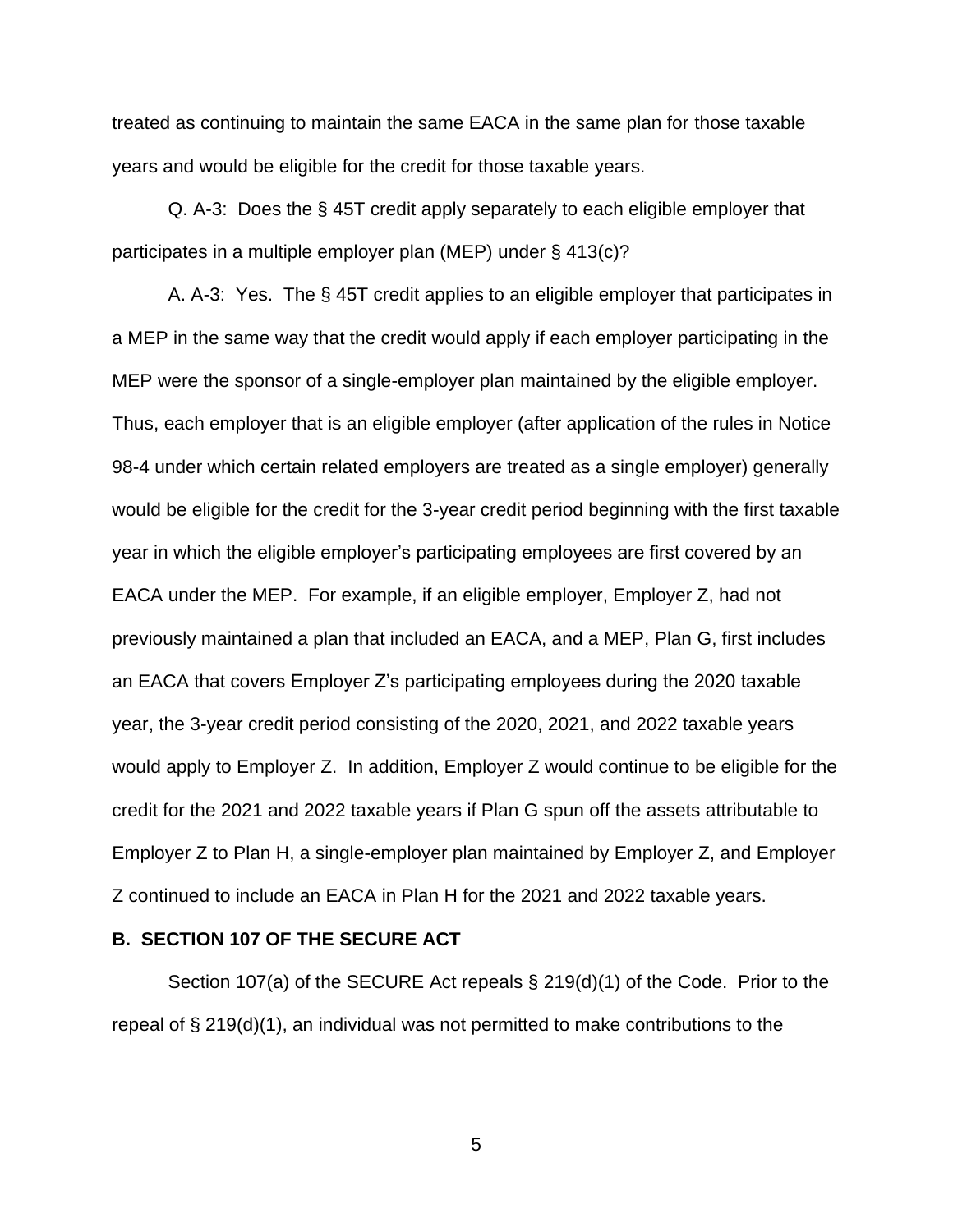individual's traditional Individual Retirement Arrangement (IRA) for a taxable year if the individual had attained age 70½ by the last day of the year.

Section 107(b) of the SECURE Act amends § 408(d)(8)(A) of the Code, which provides for exclusion from an individual's gross income of up to \$100,000 in qualified charitable distributions. Section 408(d)(8)(B) defines qualified charitable distributions as distributions from an individual's IRA, made directly to certain organizations described in § 170(b)(1)(A) on or after the date the individual has attained age 70½. The amendment to  $\S$  408(d)(8)(A) provides that the excludable amount of qualified charitable distributions for a taxable year is reduced by the aggregate amount of IRA contributions deducted for the taxable year and any earlier taxable years in which the individual was age 70½ or older by the last day of the year (post-age 70½ contributions). The amendment further provides that the excludable amount of qualified charitable distributions for a taxable year is not reduced by the amount of post-age 70½ contributions that caused a reduction in the excludable amount of qualified charitable distributions for earlier taxable years.

Section 107(d) of the SECURE Act provides that these changes apply to contributions and distributions made for taxable years beginning after December 31, 2019.

Q. B-1: Is a financial institution that serves as trustee, issuer, or custodian for an IRA (financial institution) required to accept post-age 70½ contributions in 2020 or subsequent taxable years?

A. B-1: No. A financial institution is not required to accept post-age 70½ contributions. However, a financial institution may choose to accept post-age 70½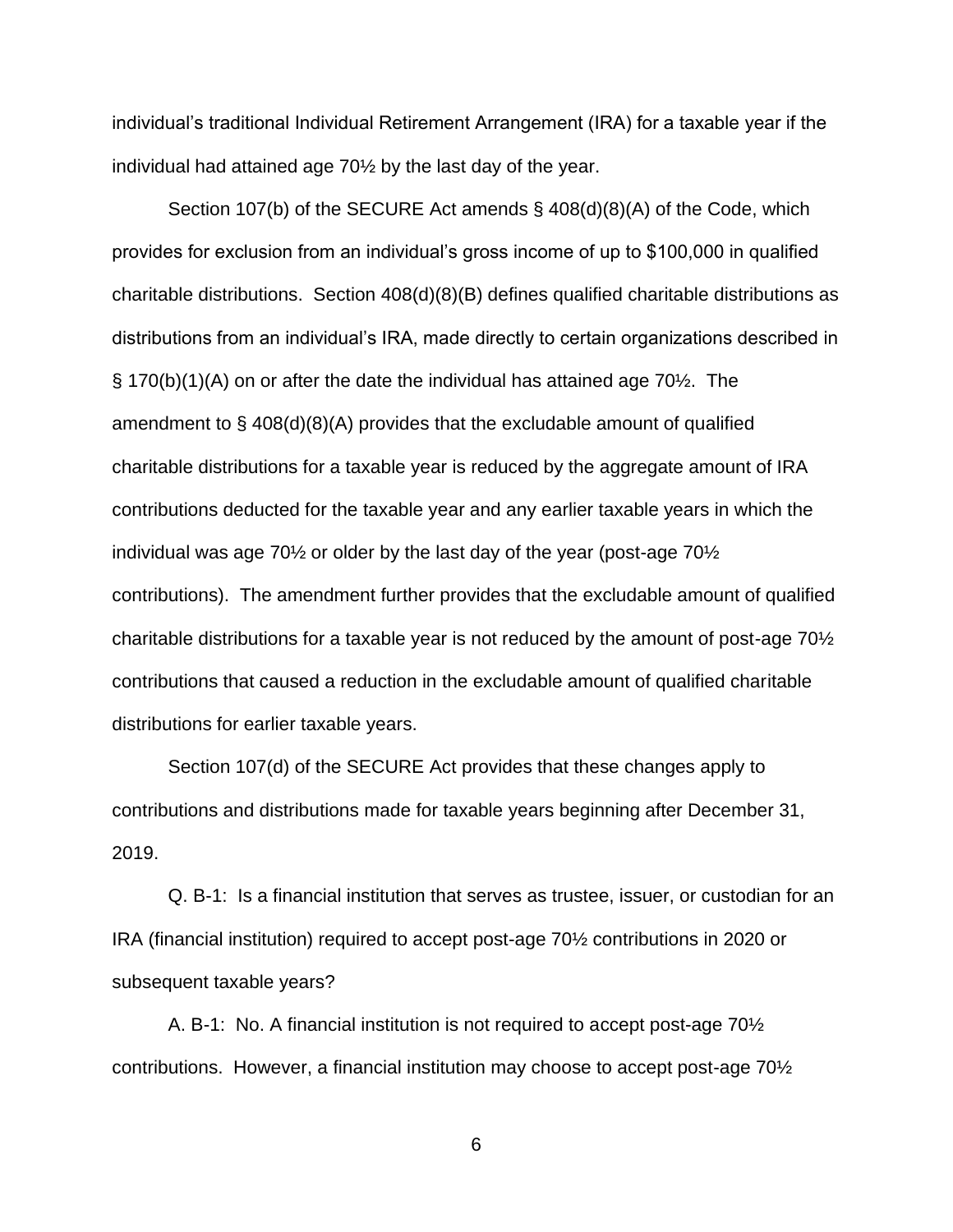contributions beginning on a date after December 31, 2019, as selected by the financial institution.

Q. B-2: If a financial institution chooses to accept post-age 70½ contributions, must the financial institution amend its IRA contracts to provide for those contributions, and if so, what is the deadline for the amendment?

A. B-2: Yes. A financial institution that chooses to accept post-age 70½ contributions must amend its IRA contracts to provide for those contributions. See Q&A G-1 of this notice for the deadline for a financial institution to amend its IRA contracts. The IRS expects to issue revised model IRAs and prototype language addressing changes made to the relevant Code provisions under the SECURE Act.

Q. B-3: If a financial institution chooses to amend an IRA contract to accept post-age 70½ contributions, must the financial institution distribute a copy of the amendment and a new disclosure statement to each benefited individual?

A. B-3: Yes. If a financial institution chooses to amend an IRA contract to accept post-age 70½ contributions, the financial institution must update the disclosure statement that is required under § 408(i) to reflect the contents of the amended IRA and must distribute copies of the amendment and the amended disclosure statement to each benefited individual. Section 1.408-6(d)(4)(ii)(C) provides that the financial institution must deliver or mail the copies to the last known address of the benefited individual not later than the  $30<sup>th</sup>$  day after the later of the date on which the amendment is adopted or the date it becomes effective.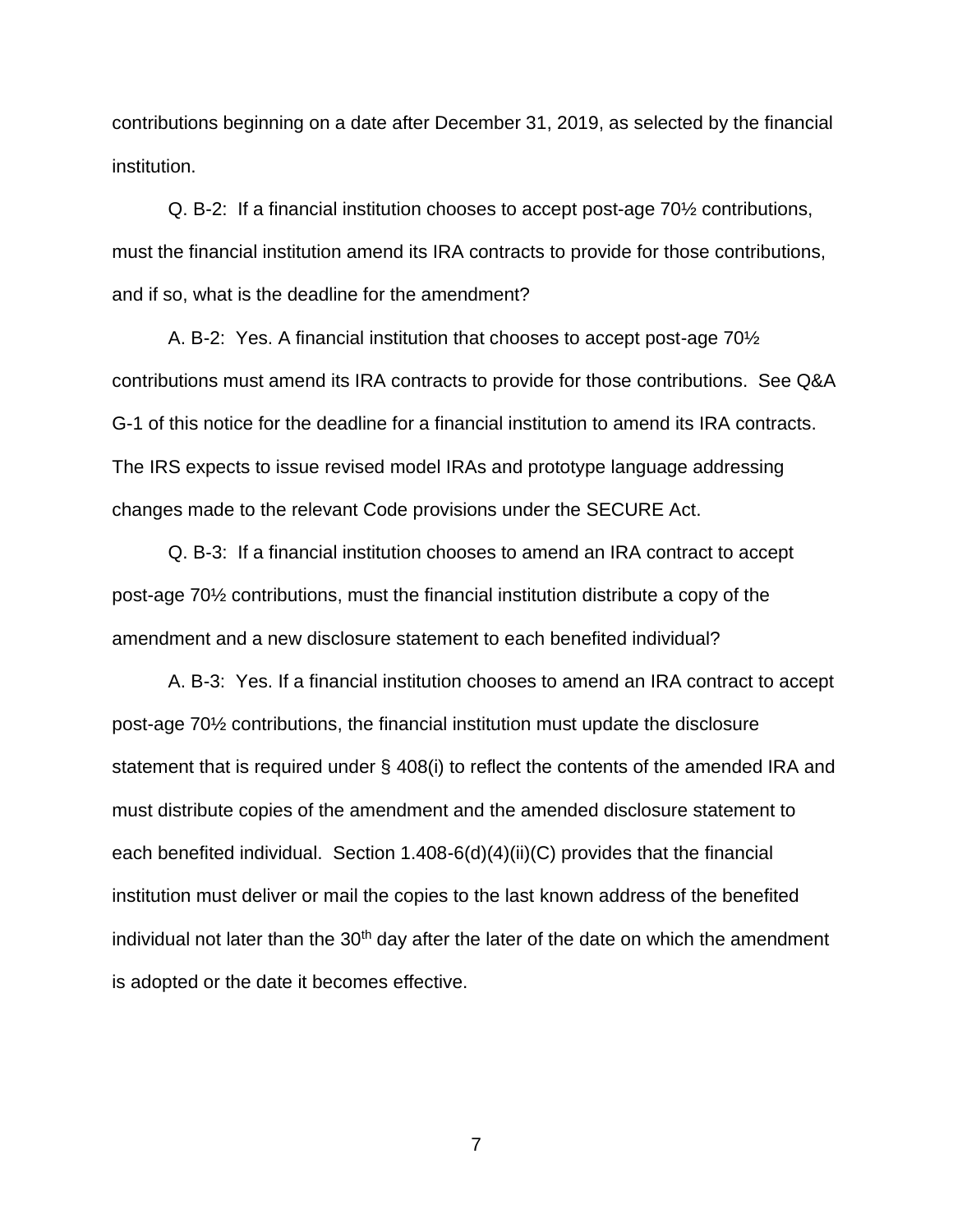Q. B-4: May an individual offset the amount of required minimum distributions for a taxable year from the individual's IRA by the amount of post-age 70½ contributions for the same taxable year?

A. B-4: No. An individual may not offset the amount of required minimum distributions from the individual's IRA by the amount of post-age 70½ contributions for the same taxable year. Contributions and distributions are each separate transactions and are independently reported by the financial institution to the IRS.

Q. B-5: Is there an example to illustrate the rules on the reduction of the excludable amount of qualified charitable distributions caused by a deduction of postage 70½ contributions?

A. B-5: Yes. The following example illustrates the rules:

Example: An individual who turned age 70½ before 2020 deducts \$5,000 for contributions for each of 2020 and 2021 but makes no contribution for 2022. The individual makes no qualified charitable distributions for 2020 and makes qualified charitable distributions of \$6,000 for 2021 and \$6,500 for 2022.

(a) The excludable amount of qualified charitable distributions for 2021 is the \$6,000 of qualified charitable distributions reduced by the \$10,000 aggregate amount of post-age 70½ contributions for 2021 and earlier taxable years. For this individual, these amounts are \$5,000 for each of 2020 and 2021, resulting in no excludable amount of qualified charitable distributions for 2021 (that is,  $$6,000 - $10,000 = ($4,000)$ ).

(b) The excludable amount of the qualified charitable distributions for 2022 is the \$6,500 of qualified charitable distributions reduced by the portion of the \$10,000 aggregate amount of post-age 70½ contributions deducted that did not reduce the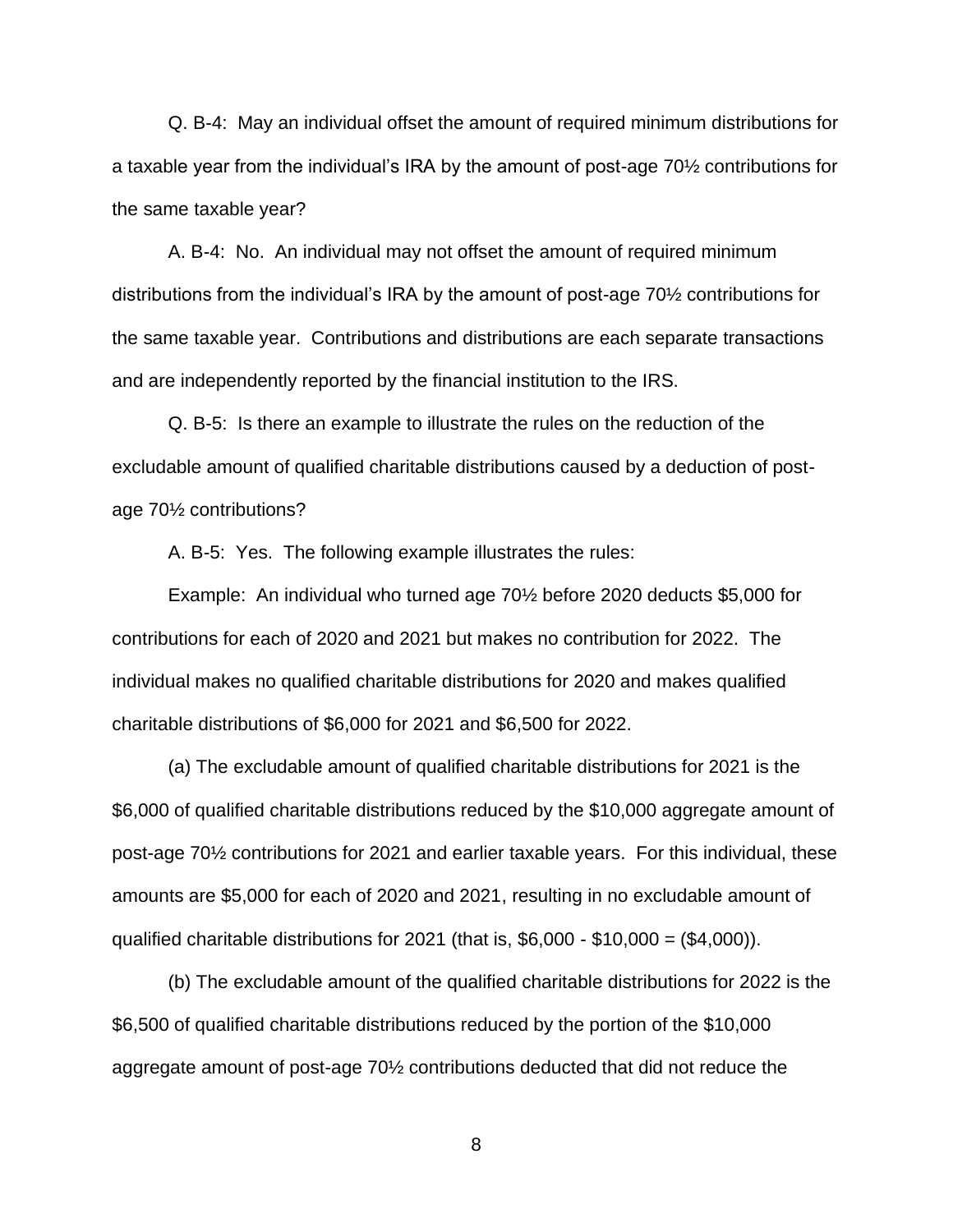excludable portion of the qualified charitable distributions for earlier taxable years. Thus, \$6,000 of the aggregate amount of post-age 70½ contributions deducted does not apply for 2022 because that amount has reduced the excludable amount of qualified charitable distributions for 2021. The remaining \$4,000 of the aggregate amount of post-age 70½ contributions deducted reduces the excludable amount of any qualified charitable distributions for subsequent taxable years. Accordingly, the excludable amount of the qualified charitable distributions for 2022 is \$2,500 (\$6,500 - \$4,000 = \$2,500).

(c) As described above, because the \$4,000 amount reduced the excludable amount of qualified charitable distributions for 2022, that \$4,000 amount does not apply again in later years, and no amount of post-age 70½ contributions remains to reduce the excludable amount of qualified charitable distributions for subsequent taxable years.

## **C. SECTION 112 OF THE SECURE ACT**

Section 401(k)(2)(D) limits the period of service with the employer (or employers) maintaining the plan that a qualified cash or deferred arrangement (CODA) may require an employee to complete as a condition to participate. Prior to the enactment of the SECURE Act, § 401(k)(2)(D) provided that a CODA was not permitted to require an employee to complete a period of service that extended beyond the period permitted under § 410(a)(1) (disregarding § 410(a)(1)(B)(i)<sup>1</sup>). In general, the period permitted under § 410(a)(1) is the later of attainment of age 21 or completion of a 12-month period during which the employee has at least 1,000 hours of service.

<sup>1</sup> Section 410(a)(1)(B)(i) provides that a plan may require employees to complete two years of service (rather than one) if accrued benefits under the plan are 100% nonforfeitable after not more than two years of service.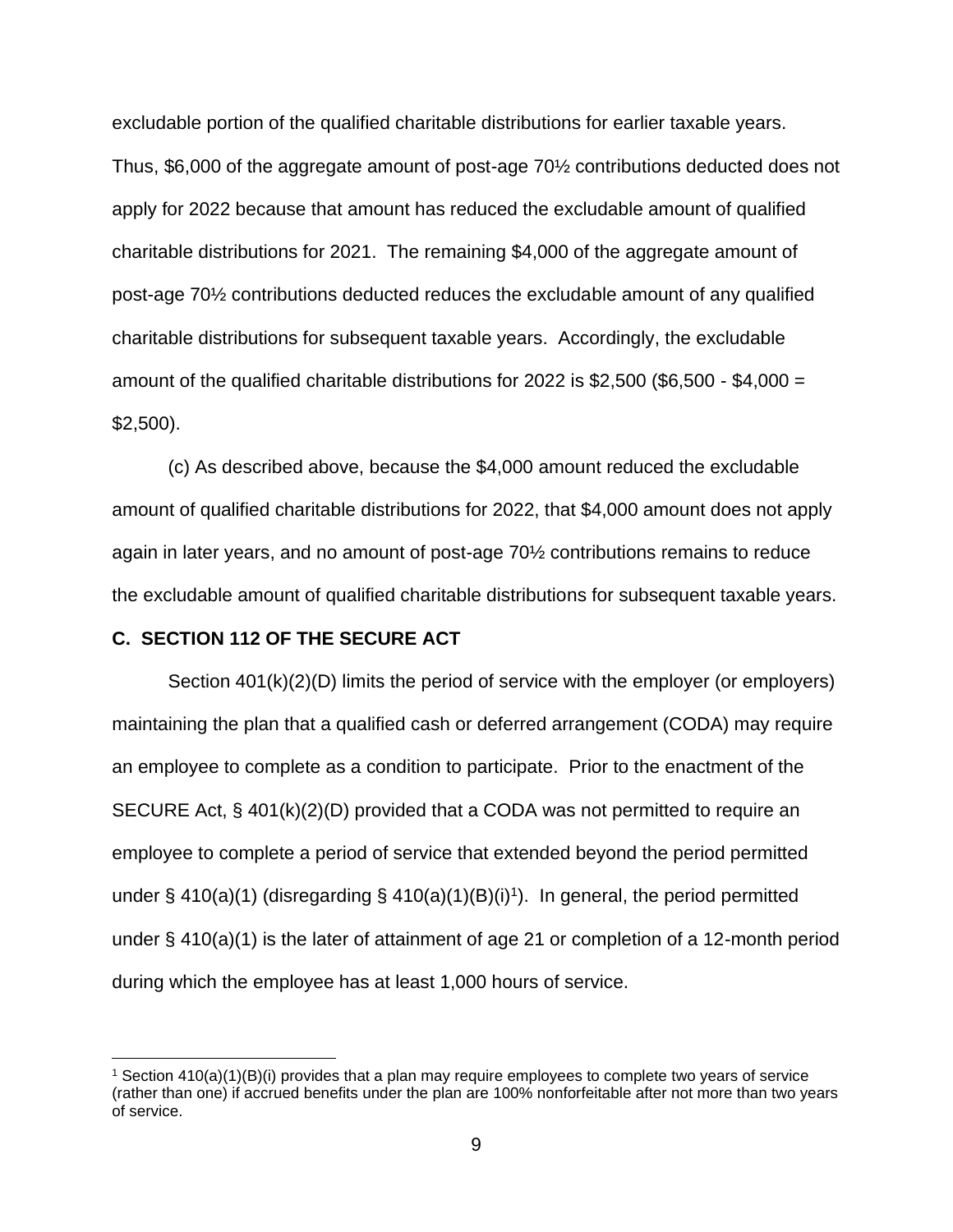Section 112(a) of the SECURE Act amended § 401(k)(2)(D) of the Code to provide that a CODA may not require an employee to complete a period of service that extends beyond the close of the earlier of: (i) the period permitted under § 410(a)(1) (disregarding  $\S$  410(a)(1)(B)(i)); or (ii) subject to  $\S$  401(k)(15), the first period of three consecutive 12-month periods during each of which the employee has completed at least 500 hours of service.

Section 112(a) of the SECURE Act also amended the Code to add  $\S$  401(k)(15), which sets forth additional provisions related to  $\S$  401(k)(2)(D)(ii) (the new rule regarding three consecutive 12-month periods for eligibility purposes). Section 401(k)(15)(A) provides that  $\S$  401(k)(2)(D)(ii) will not apply to an employee unless the employee has attained age 21 by the close of the three consecutive 12-month periods.

Section 401(k)(15)(B)(iii) provides special vesting rules for an employee who becomes eligible to participate in a CODA solely by reason of having completed three consecutive 12-month periods during each of which the employee completed at least 500 hours of service (long-term, part-time employee). Under § 401(k)(15)(B)(iii), a longterm, part-time employee must be credited with a year of service for purposes of determining whether the employee has a nonforfeitable right to employer contributions (other than elective deferrals) for each 12-month period during which the employee completes at least 500 hours of service. In addition, § 401(k)(15)(B)(iii) modifies the break-in-service rules of § 411(a)(6) for a long-term, part-time employee. Under  $\S$  401(k)(15)(B)(iv), the special vesting rules of  $\S$  401(k)(15)(B)(iii) continue to apply to a long-term, part-time employee even if the long-term, part-time employee subsequently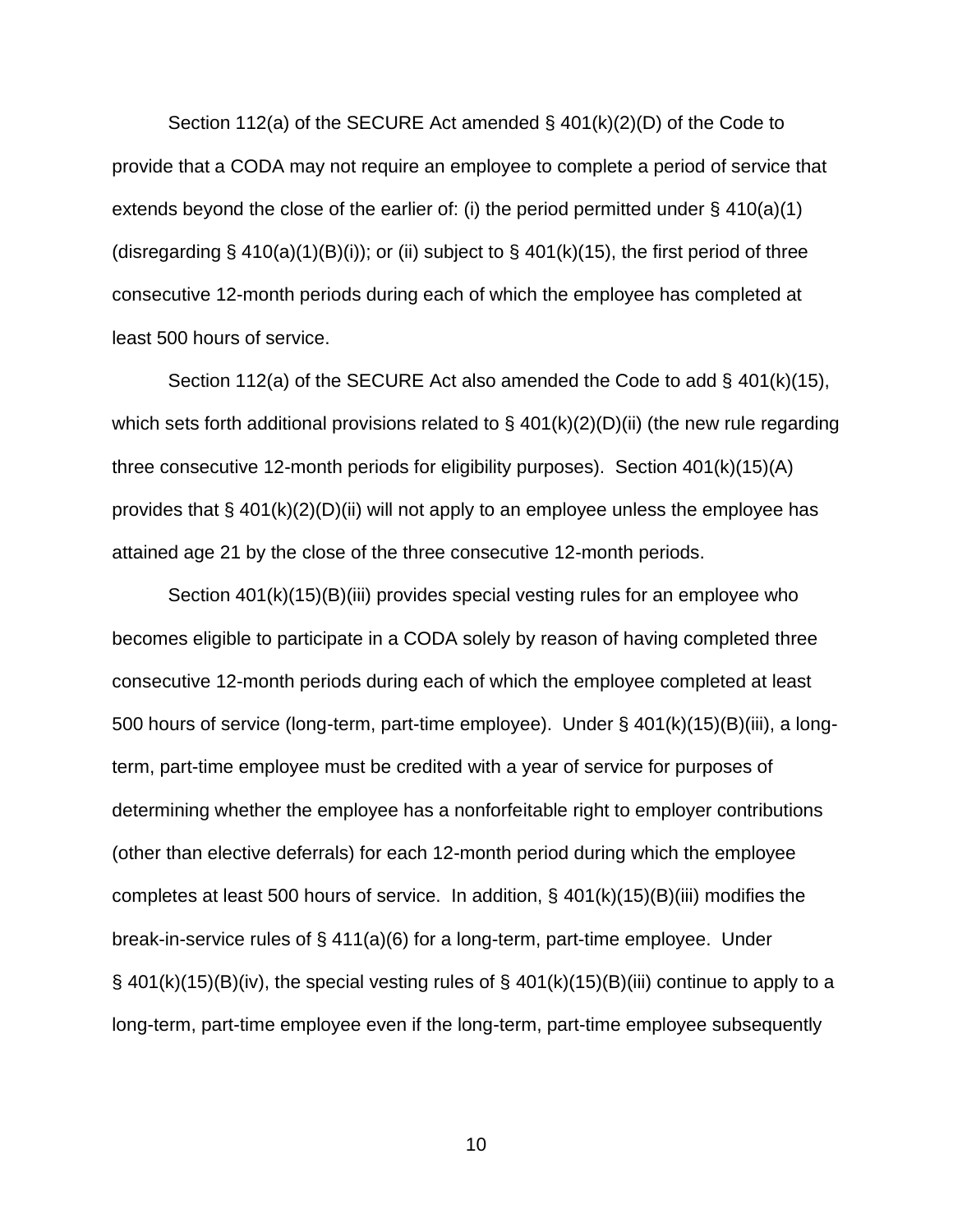completes a 12-month period during which the employee completes at least 1,000 hours of service.

Section 112(b) of the SECURE Act provides that the amendments made by § 112 of the SECURE Act apply to plan years beginning after December 31, 2020, except that, for purposes of § 401(k)(2)(D)(ii) of the Code, 12-month periods beginning before January 1, 2021, are not taken into account.

Q. C-1: Does the exception in § 112(b) of the SECURE Act that excludes 12 month periods beginning before January 1, 2021, from being taken into account for purposes of the special eligibility rule in  $\S$  401(k)(2)(D)(ii) of the Code also apply for purposes of the special vesting rules in  $\S$  401(k)(15)(B)(iii) of the Code?

A. C-1: No. Generally, all years of service with the employer or employers maintaining the plan must be taken into account for purposes of determining a longterm, part-time employee's nonforfeitable right to employer contributions under the special vesting rules in  $\S$  401(k)(15)(B)(iii).

Section 401(k)(15)(B)(iii) provides that, for purposes of determining whether a long-term, part-time employee has a nonforfeitable right to employer contributions (other than elective deferrals) under the arrangement, each 12-month period for which the employee has at least 500 hours of service is treated as a year of service. Section 411(a)(4) generally requires that all years of service with the employer or employers maintaining the plan be taken into account for purposes of determining an employee's nonforfeitable right to employer contributions, subject to certain exceptions. Those exceptions include, for example, years of service before the employee attains age 18 (see § 411(a)(4)(A)).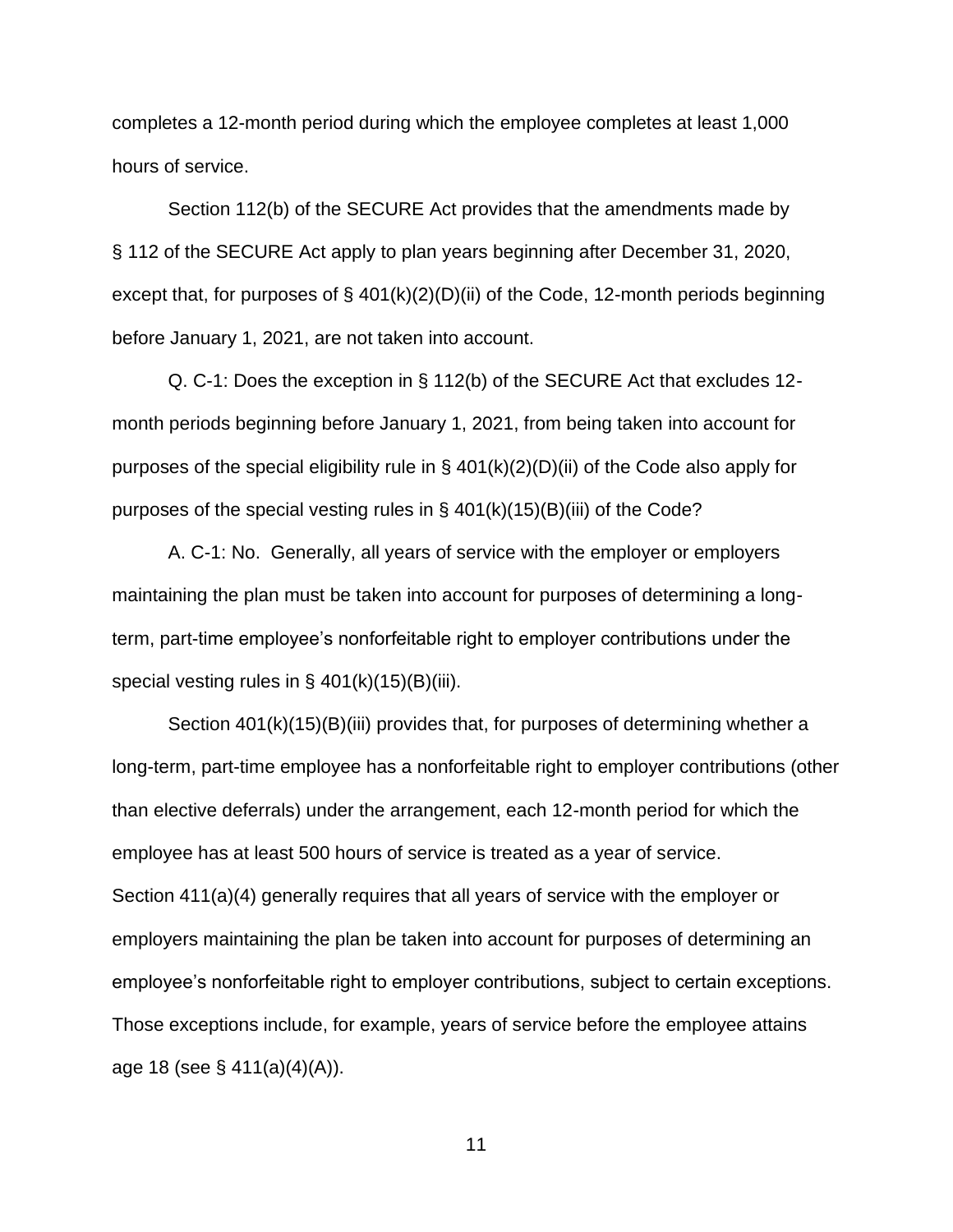Section 112(b) of the SECURE Act excludes 12-month periods beginning before January 1, 2021, for purposes of determining a long-term, part-time employee's eligibility to participate under  $\S$  401(k)(2)(D)(ii) of the Code. However,  $\S$  112(b) of the SECURE Act does not exclude 12-month periods beginning before January 1, 2021, for purposes of determining a long-term, part-time employee's nonforfeitable right to employer contributions under § 401(k)(15)(B)(iii) of the Code. Therefore, unless a longterm, part-time employee's years of service may be disregarded under § 411(a)(4), all years of service with the employer or employers maintaining the plan must be taken into account for purposes of determining the long-term, part-time employee's nonforfeitable right to employer contributions under  $\S$  401(k)(15)(B)(iii), including 12-month periods beginning before January 1, 2021.

#### **D. SECTION 113 OF THE SECURE ACT**

Section 72(t)(1) generally imposes a 10% additional tax on an early distribution from a qualified retirement plan (including an IRA or Roth IRA), unless the distribution qualifies for one of the exceptions listed in § 72(t)(2).

Section 113 of the SECURE Act amended § 72(t)(2) of the Code to add a new exception to the 10% additional tax for any qualified birth or adoption distribution. Section 72(t)(2)(H) permits an individual to receive a distribution from an applicable eligible retirement plan of up to \$5,000 without application of the 10% additional tax if the distribution meets the requirements to be a qualified birth or adoption distribution. An applicable retirement plan is defined in  $\S 72(t)(2)(H)(vi)(I)$  as an eligible retirement plan described in § 402(c)(8)(B) other than a defined benefit plan. A qualified birth or adoption distribution is includible in gross income, but is not subject to the 10%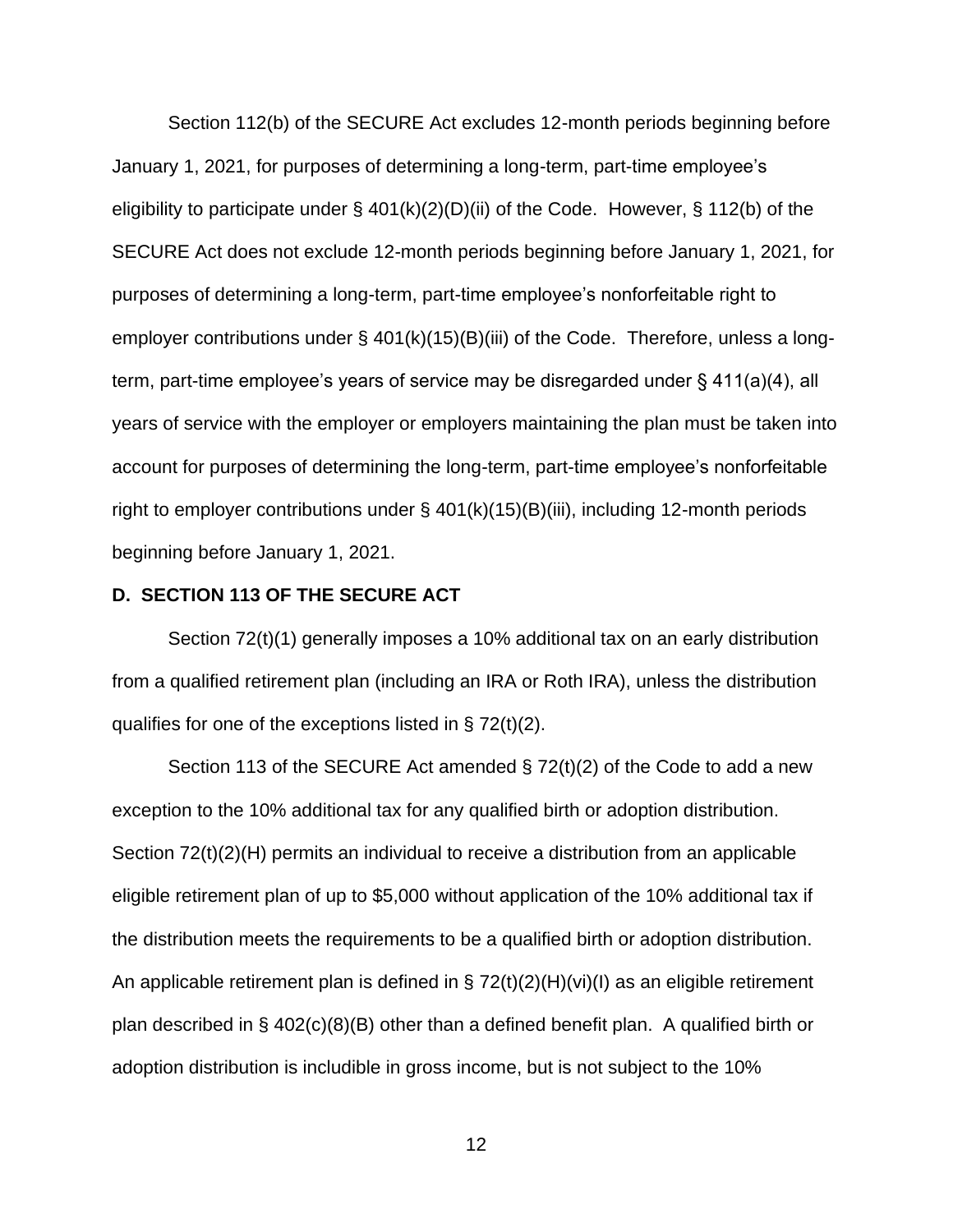additional tax under  $\S 72(t)(1)$ . A qualified birth or adoption distribution is defined as any distribution from an applicable eligible retirement plan to an individual if made during the 1-year period beginning on the date on which the child of the individual is born or the legal adoption by the individual of an eligible adoptee is finalized.

An individual generally may recontribute a qualified birth or adoption distribution (not to exceed the aggregate amount of all qualified birth and adoption distributions made to the individual from the plan) to an applicable eligible retirement plan in which the individual is a beneficiary and to which a rollover can be made. However, a qualified birth or adoption distribution is not treated as an eligible rollover distribution for purposes of the direct rollover rules of § 401(a)(31), the notice requirement under § 402(f), or the mandatory withholding rules under § 3405. The Treasury Department and the IRS intend to issue regulations under § 72(t) that will address the recontribution rules, including rules related to the timing of recontributions.

#### **Questions and Answers Relating to Individuals Receiving Distributions**

Q. D-1: What is a qualified birth or adoption distribution?

A. D-1: A qualified birth or adoption distribution, as defined in  $\S 72(t)(2)(H)(iii)(I)$ , is any distribution of up to \$5,000 from an applicable eligible retirement plan to an individual if made during the 1-year period beginning on the date on which the child of the individual is born or the legal adoption by the individual of an eligible adoptee is finalized.

Q. D-2: Are there any additional requirements for a distribution to be a qualified birth or adoption distribution?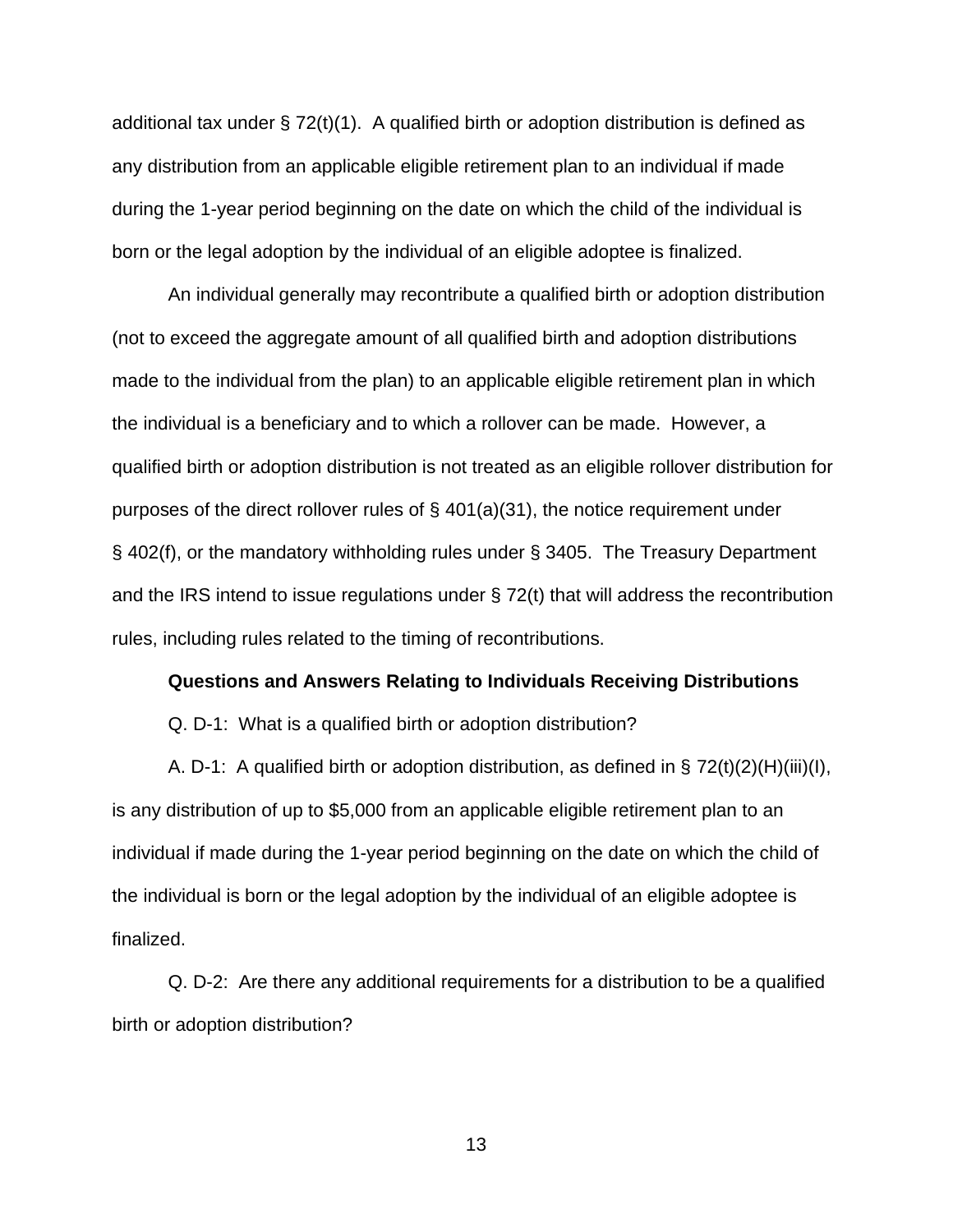A. D-2: Yes. Section 72(t)(2)(H)(vi)(III) provides that a distribution to an individual will not be treated as a qualified birth or adoption distribution with respect to any child or eligible adoptee unless the individual includes the name, age, and the Taxpayer Identification Number (TIN) of the child or eligible adoptee on the individual's tax return for the taxable year in which the distribution is made.

Q. D-3: Which types of plans are eligible to permit a qualified birth or adoption distribution?

A. D-3: A qualified birth or adoption distribution may be made from an applicable eligible retirement plan, which is defined in § 72(t)(2)(H)(vi)(I) as an eligible retirement plan described in § 402(c)(8)(B), other than a defined benefit plan. Therefore, a § 401(a) qualified defined contribution plan, a § 403(a) annuity plan, a § 403(b) annuity contract, a governmental § 457(b) plan, or an IRA is eligible to permit a qualified birth or adoption distribution.

Q. D-4: Is a qualified birth or adoption distribution subject to the 10% additional tax under  $\S$  72(t)?

A. D-4: No. While a qualified birth or adoption distribution is includible in gross income, it is not subject to the 10% additional tax under  $\S 72(t)(1)$ .

Q. D-5: Who is an eligible adoptee?

A. D-5: Section 72(t)(2)(H)(iii)(II) defines the term "eligible adoptee" as any individual who has not attained age 18 or is physically or mentally incapable of selfsupport. However, an eligible adoptee does not include an individual who is the child of the taxpayer's spouse.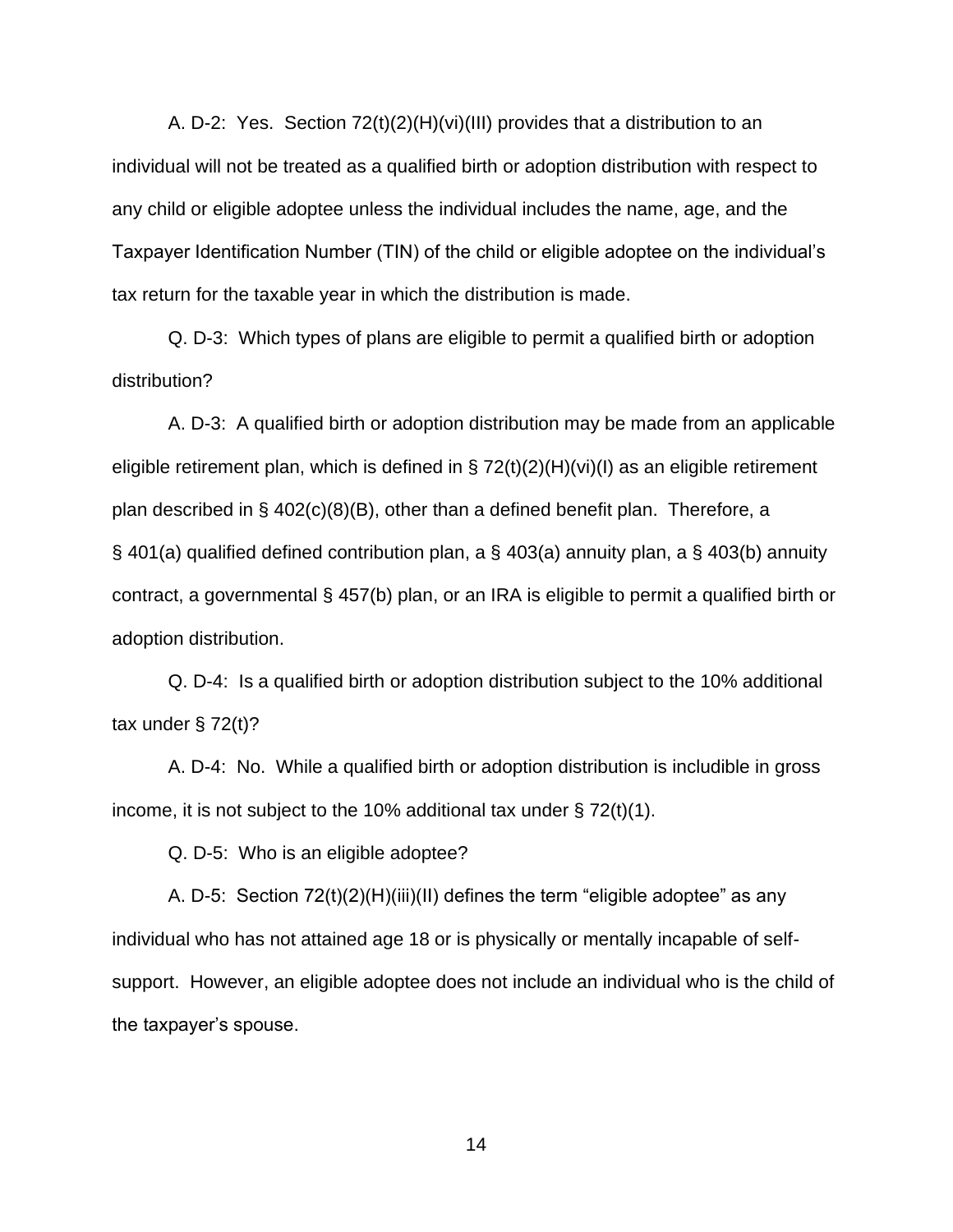Q. D-6: For purposes of determining who is an eligible adoptee, when is an individual considered "physically or mentally incapable of self-support?"

A. D-6: For purposes of  $\S 72(t)(2)(H)(iii)(II)$ , the determination of whether an individual is physically or mentally incapable of self-support is made in the same manner as the determination of whether an individual is disabled under § 72(m)(7), which defines when an individual is disabled for purposes of the exception to the 10% additional tax under  $\S 72(t)(2)(A)(iii)$ . Section 72(m)(7) provides that an individual is considered to be disabled if that individual is unable to engage in any substantial gainful activity by reason of any medically determinable physical or mental impairment that can be expected to result in death or to be of long-continued and indefinite duration.

Q. D-7: May each parent receive a qualified birth or adoption distribution up to \$5,000 with respect to the same child or eligible adoptee?

A. D-7: Yes. Each parent may receive a qualified birth or adoption distribution of up to \$5,000 with respect to the same child or eligible adoptee.

Q. D-8: May an individual receive qualified birth or adoption distributions with respect to multiple births of children or adoptions of eligible adoptees (for example, twins or triplets)?

A. D-8: Yes. An individual is permitted to receive qualified birth or adoption distributions with respect to the birth of more than one child or the adoption of more than one eligible adoptee if the distributions are made during the 1-year period following the date on which the children are born or the legal adoption for the eligible adoptees is finalized. For example, Employee A gives birth to twins in October 2020. Employee A takes a \$10,000 distribution from her § 401(k) plan in January 2021. The entire \$10,000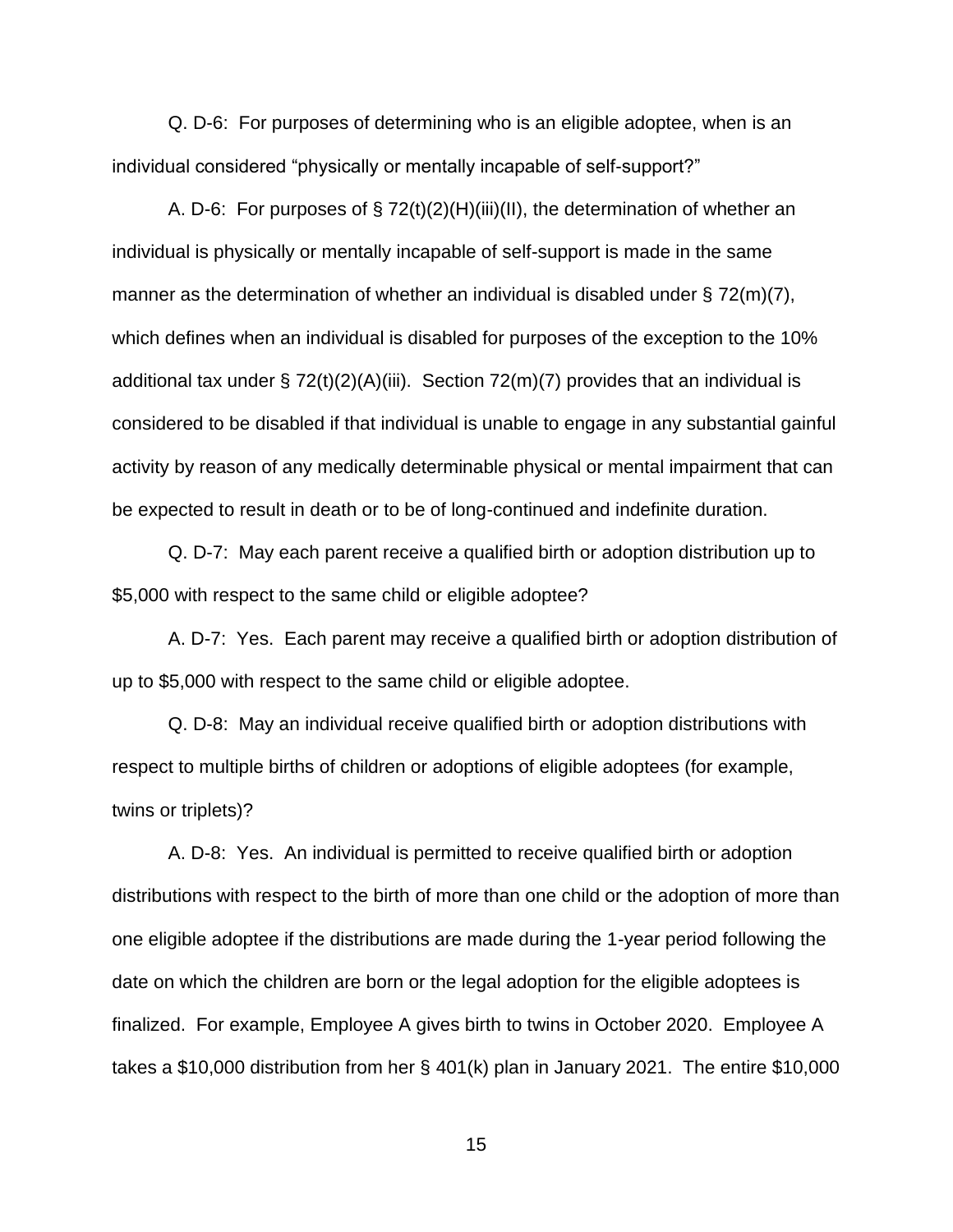distribution is a qualified birth or adoption distribution, assuming that Employee A includes the TINs of her twins and other required information on her 2021 tax return.

Q. D-9: May an individual recontribute a qualified birth or adoption distribution to an applicable eligible retirement plan?

A. D-9: Yes. An individual may recontribute any portion of a qualified birth or adoption distribution (up to the entire amount of the qualified birth or adoption distribution) to an applicable eligible retirement plan in which the individual is a beneficiary and to which a rollover can be made under  $\S$  402(c), 403(a)(4), 403(b)(8), 408(d)(3), or 457(e)(16), as applicable.

# **Questions and Answers Relating to Applicable Eligible Retirement Plans Permitting Qualified Birth or Adoption Distributions**

Q. D-10: Is an applicable eligible retirement plan required to permit in-service distributions for qualified birth or adoption distributions under  $\S 72(t)(2)(H)?$ 

A. D-10: No. It is optional for an applicable eligible retirement plan to permit inservice distributions for qualified birth or adoption distributions pursuant to  $\S 72(t)(2)(H)$ . Plan amendments adopted to permit qualified birth or adoption distributions are discretionary amendments for purposes of the plan amendment rules discussed in Q&A G-1 of this notice.

Q. D-11: If an employer chooses to amend its applicable eligible retirement plan to permit in-service distributions for qualified birth or adoption distributions, what is the deadline for adopting that amendment?

A. D-11: For information relating to the deadline for adopting plan amendments, see Q&A G-1 of this notice.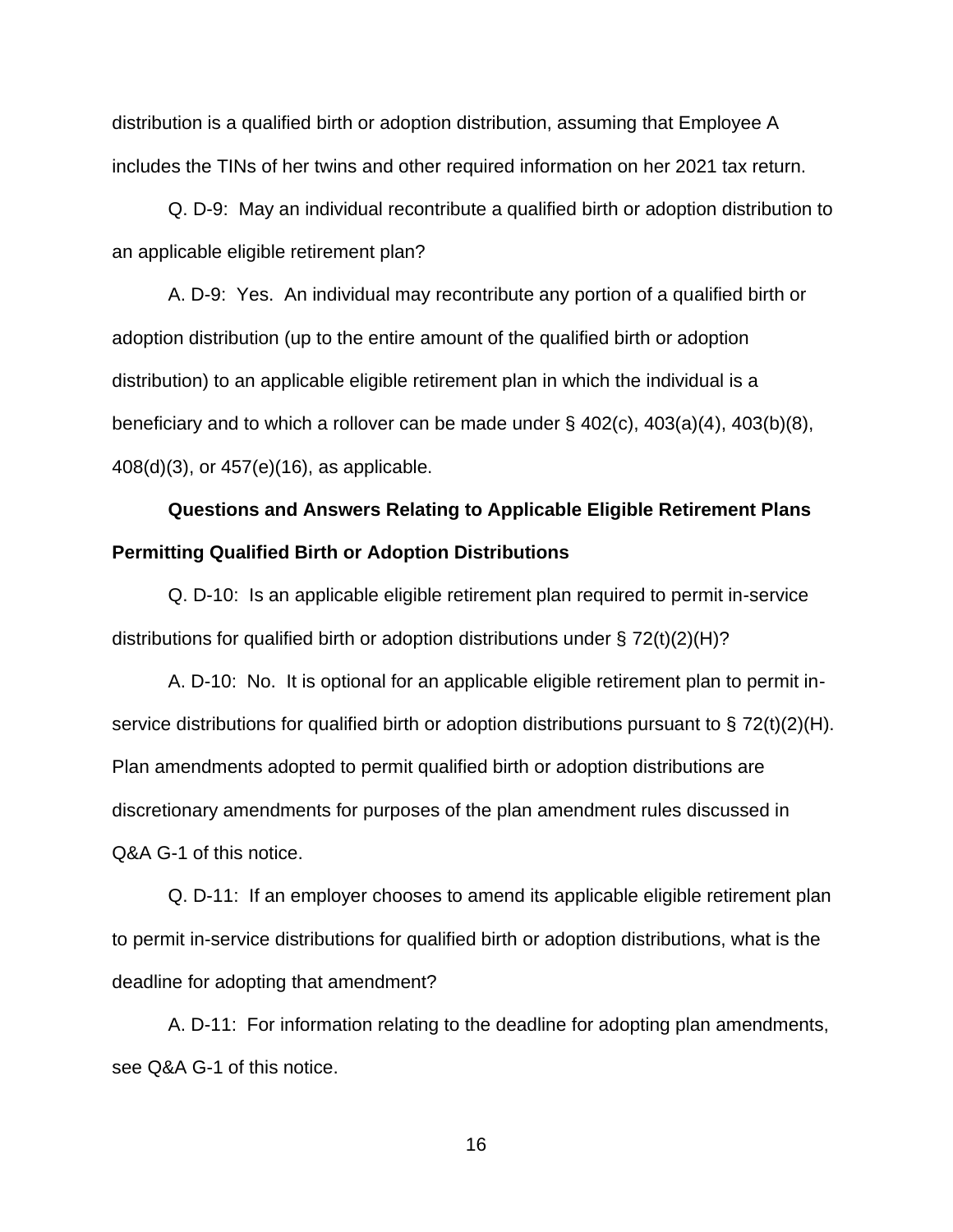Q. D-12: May a plan sponsor or plan administrator rely on a reasonable representation from an individual that the individual is eligible for a qualified birth or adoption distribution?

A. D-12: Yes. In making a determination whether an individual is eligible for a qualified birth or adoption distribution, a plan sponsor or plan administrator of an applicable eligible retirement plan is permitted to rely on reasonable representations from the individual, unless the plan sponsor or plan administrator has actual knowledge to the contrary.

Q. D-13: If an applicable eligible retirement plan permits qualified birth or adoption distributions, is the plan required to accept a recontribution of that distribution to the plan?

A. D-13: Yes. An applicable eligible retirement plan must accept the recontribution of a qualified birth or adoption distribution from an individual if the following apply:

(a) the plan permits qualified birth or adoption distributions;

(b) the individual received a qualified birth or adoption distribution from that plan; and

(c) the individual is eligible to make a rollover contribution to that plan at the time the individual wishes to recontribute the qualified birth or adoption distribution to the plan.

Q. D-14: Do qualified birth or adoption distributions from an applicable eligible retirement plan meet the distribution restriction requirements in §§ 401(k)(2)(B)(i), 403(b)(7)(A)(i), 403(b)(11), and 457(d)(1)(A)?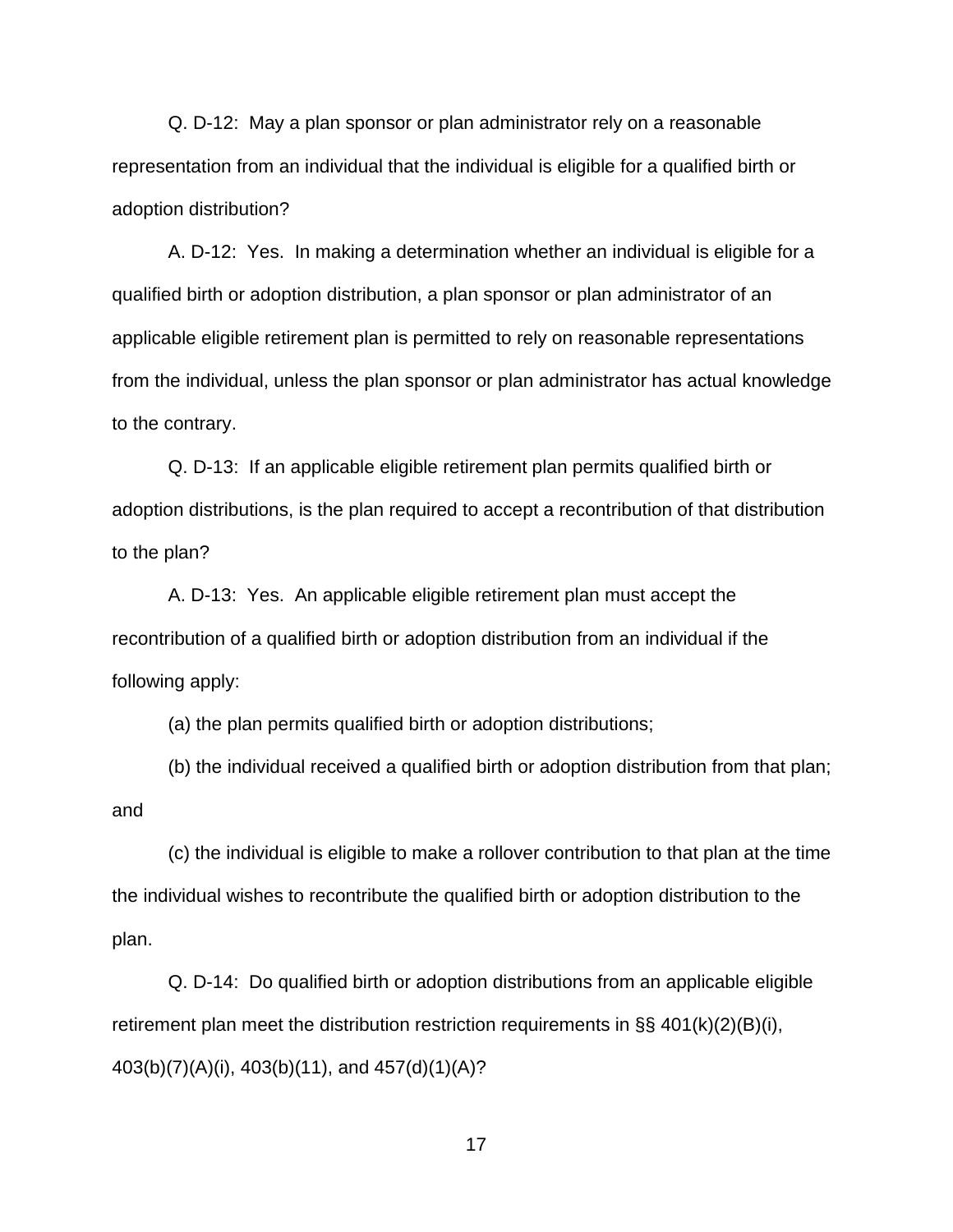A. D-14: Qualified birth or adoption distributions are treated as meeting the distribution restrictions for qualified cash or deferred arrangements under § 401(k)(2)(B)(i), custodial accounts under § 403(b)(7)(A)(i), annuity contracts under § 403(b)(11), and governmental deferred compensation plans under § 457(d)(1)(A). Thus, for example, an employer may expand the distribution options under its plan to allow an amount attributable to an elective, qualified nonelective, qualified matching, or safe harbor contribution under a  $\S$  401(k) plan to be distributed as a qualified birth or adoption distribution even though it is distributed before an otherwise permitted distributable event, such as severance from employment, disability, or attainment of age 59½.

Q. D-15: Is a qualified birth or adoption distribution treated by an applicable eligible retirement plan as an eligible rollover distribution for purposes of the direct rollover rules, § 402(f) notice requirements, and the mandatory withholding rules?

A. D-15: No. A qualified birth or adoption distribution is not treated as an eligible rollover distribution for purposes of the direct rollover rules of  $\S$  401(a)(31), the notice requirement under § 402(f), and the mandatory withholding rules under § 3405. Thus, the plan is not required to offer an individual a direct rollover with respect to a qualified birth or adoption distribution. In addition, the plan administrator is not required to provide a § 402(f) notice. Finally, the plan administrator or payor of the qualified birth or adoption distribution is not required to withhold an amount equal to 20% of the distribution, as generally is required in § 3405(c)(1). However, a qualified birth or adoption distribution is subject to the voluntary withholding requirements of § 3405(b) and § 35.3405-1T.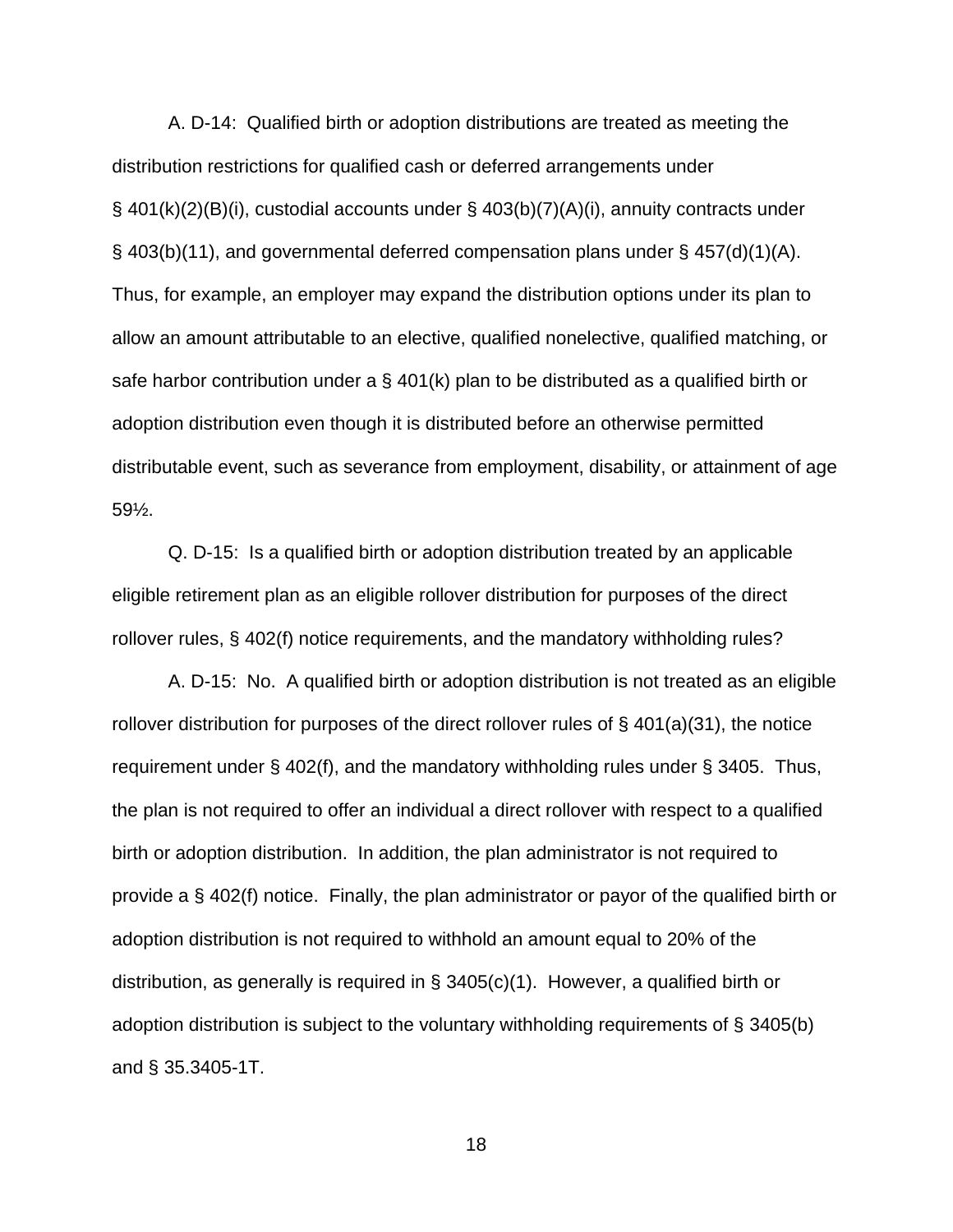Q. D-16: Is a recontribution made with respect to a qualified birth or adoption distribution from an applicable eligible retirement plan other than an IRA treated as the direct transfer of an eligible rollover distribution as defined in  $\S$  402(c)(4)?

A. D-16: Yes. Section 72(t)(2)(H)(v)(III) provides that, in the case of a recontribution made with respect to a qualified birth or adoption distribution from an applicable eligible retirement plan other than an IRA, an individual is treated as having received the distribution as an eligible rollover distribution (as defined in  $\S$  402(c)(4)) and as having transferred the amount to an applicable eligible retirement plan in a direct trustee-to-trustee transfer within 60 days of the distribution.

Q. D-17: Is a recontribution made with respect to a qualified birth or adoption distribution from an IRA treated as the direct transfer of an eligible rollover distribution as defined in  $\S$  408(d)(3)?

A. D-17: Yes. Section  $72(t)(2)(H)(v)(IV)$  provides that, in the case of a recontribution made with respect to a qualified birth or adoption distribution from an IRA, an individual is treated as having received the distribution as an eligible rollover distribution (as defined in  $\S$  408(d)(3)) and as having transferred the amount to an applicable eligible retirement plan in a direct trustee-to-trustee transfer within 60 days of the distribution.

Q. D-18: If an applicable eligible retirement plan does not permit qualified birth or adoption distributions, may an individual treat an otherwise permissible in-service distribution as a qualified birth or adoption distribution?

A. D-18: Yes. If an applicable eligible retirement plan does not permit qualified birth or adoption distributions and an individual receives an otherwise permissible in-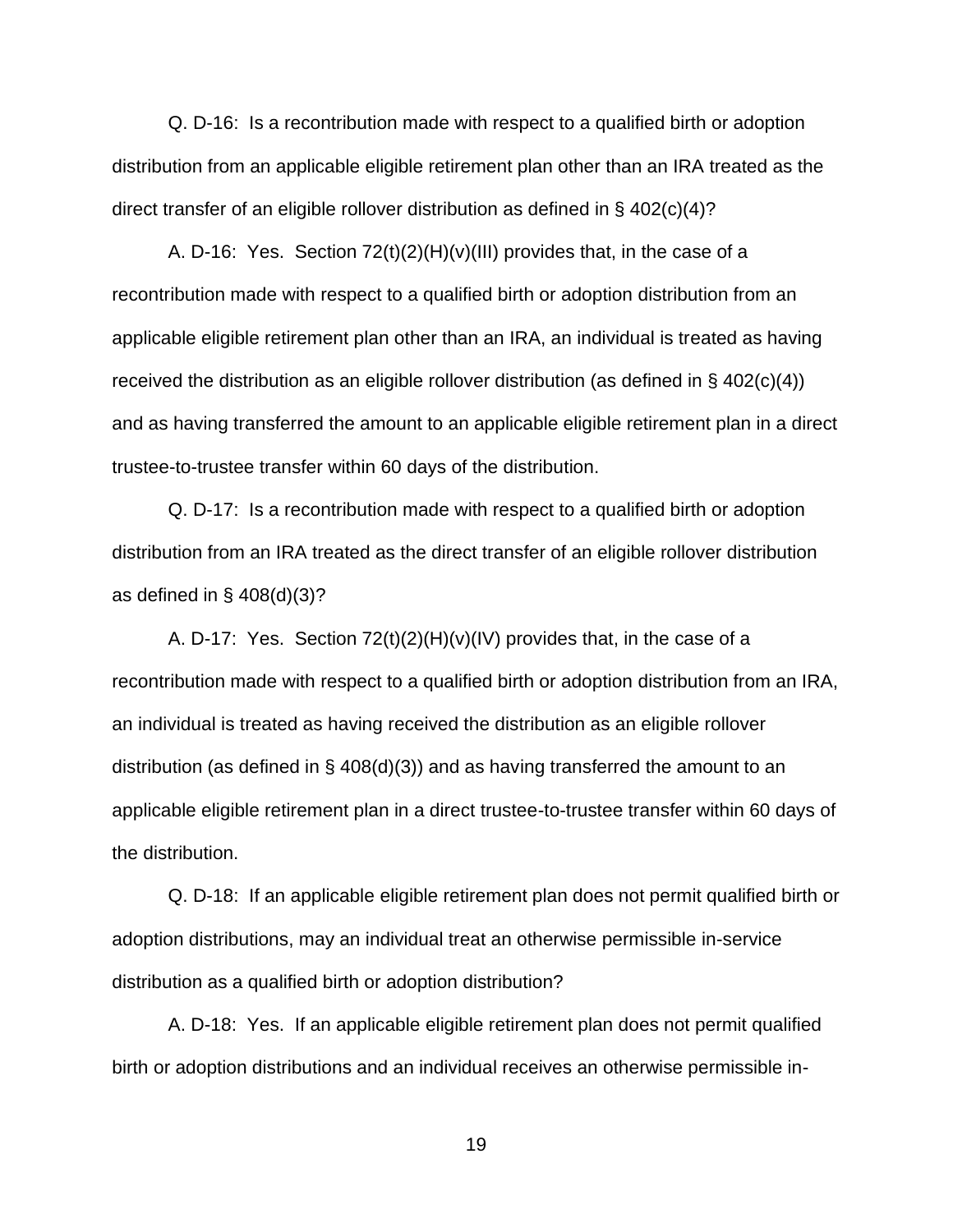service distribution that meets the requirements of a qualified birth or adoption distribution, the individual may treat the distribution as a qualified birth or adoption distribution on the individual's federal income tax return. The distribution, while includible in gross income, is not subject to the 10% additional tax under § 72(t)(1). If the individual decides to recontribute the amount to an eligible retirement plan, the individual may recontribute the amount to an IRA.

## **E. SECTION 116 OF THE SECURE ACT**

Section 408(o) provides that designated nondeductible contributions may be made on behalf of an individual to an IRA. Nondeductible contributions may not exceed the excess of the amount allowable as a deduction under § 219(b) (determined without regard to the § 219(g) reduction in the deductible amount for active participants in certain pension plans) over the amount allowable as a deduction under § 219(b) (determined with regard to  $\S$  219(g)).

Section 415(c) provides limitations on annual additions under a defined contribution plan. Under  $\S$  415(c)(1), annual additions may not exceed the lesser of (A) \$40,000 (increased by cost-of-living adjustments under § 415(d)(1)(C)), or (B) 100% of the participant's compensation as defined in  $\S$  415(c)(3). Section 415(c)(2) provides that annual additions are the sum of employer contributions, employee contributions, and forfeitures.

A difficulty of care payment is a type of qualified foster care payment that is excludable from gross income under § 131. Because a difficulty of care payment is excludable from gross income, it was not, prior to the SECURE Act, included in a participant's compensation for purposes of calculating the annual additions limit of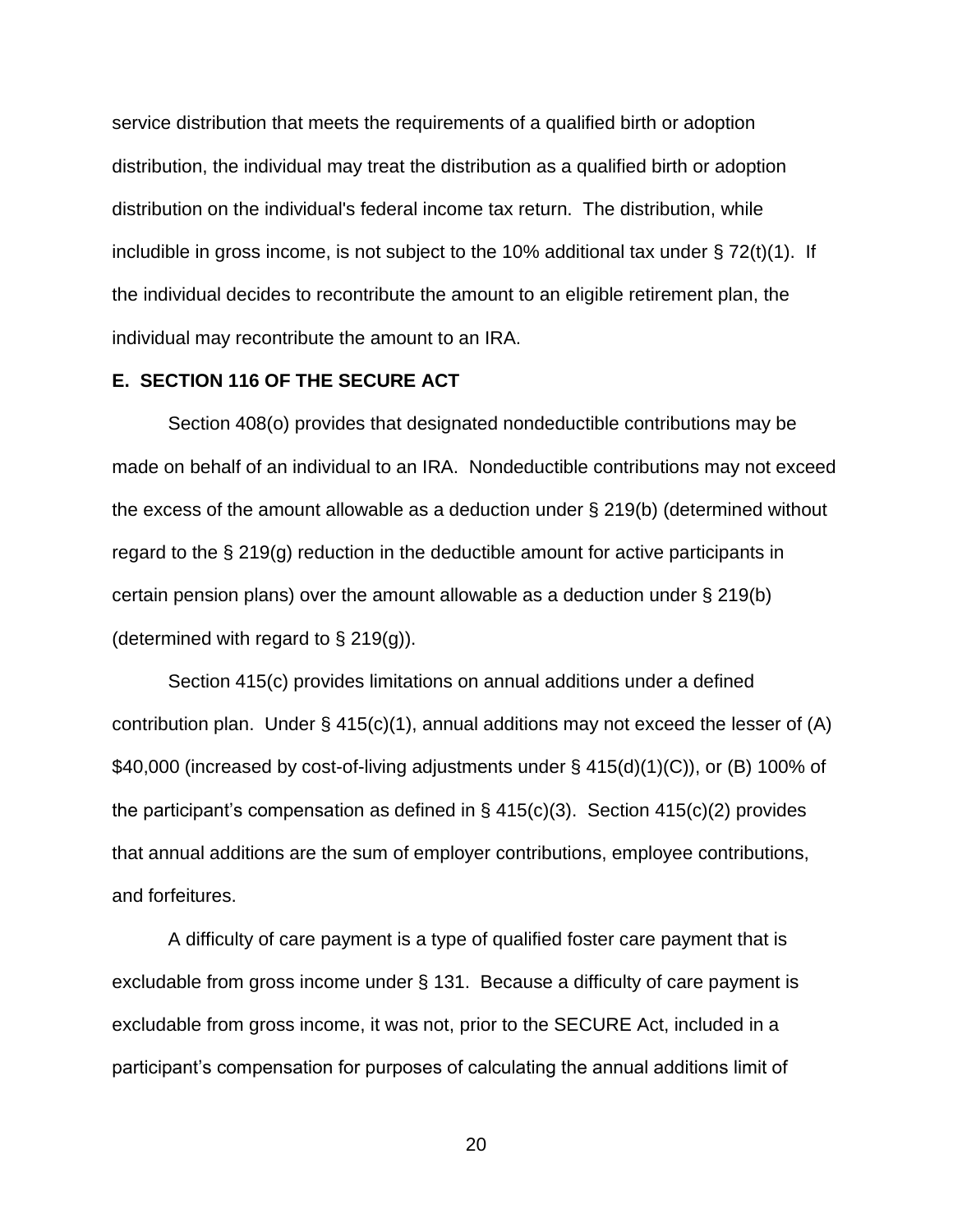§ 415(c)(1). Accordingly, an employee who received difficulty of care payments from an employer was not permitted to make contributions to, or receive allocations under, the employer's plan based on the difficulty of care payments.

Section 116(a) of the SECURE Act adds § 408(o)(5) to the Code to allow a taxpayer to elect to increase the nondeductible contribution limit by the amount of excludable difficulty of care payments in a situation in which the taxpayer does not have sufficient compensation that is includible in the taxpayer's gross income to equal the deductible amount under § 219(b)(5) of the Code. The addition of § 408(o)(5) applies to contributions made after December 20, 2019.

Section 116(b) of the SECURE Act adds § 415(c)(8) to the Code to increase the annual additions limit for retirement plans to include difficulty of care payments. Section 415(c)(8)(A), as amended, provides that a participant's compensation for purposes of § 415(c)(1) is increased by the amount of excludable difficulty of care payments. Accordingly, a participant may make contributions to, or receive allocations under, the plan that are based on the participant receiving difficulty of care payments, even if the participant has no other compensation. Section  $415(c)(8)(B)$ , as amended, provides that if a contribution is made based on difficulty of care payments, the contribution is treated as investment in the contract and will not cause a plan to be treated as failing any requirements of §§ 1 through 1400Z-2 solely by reason of allowing the contribution. The addition of  $\S$  415(c)(8) applies to plan years beginning after December 31, 2015.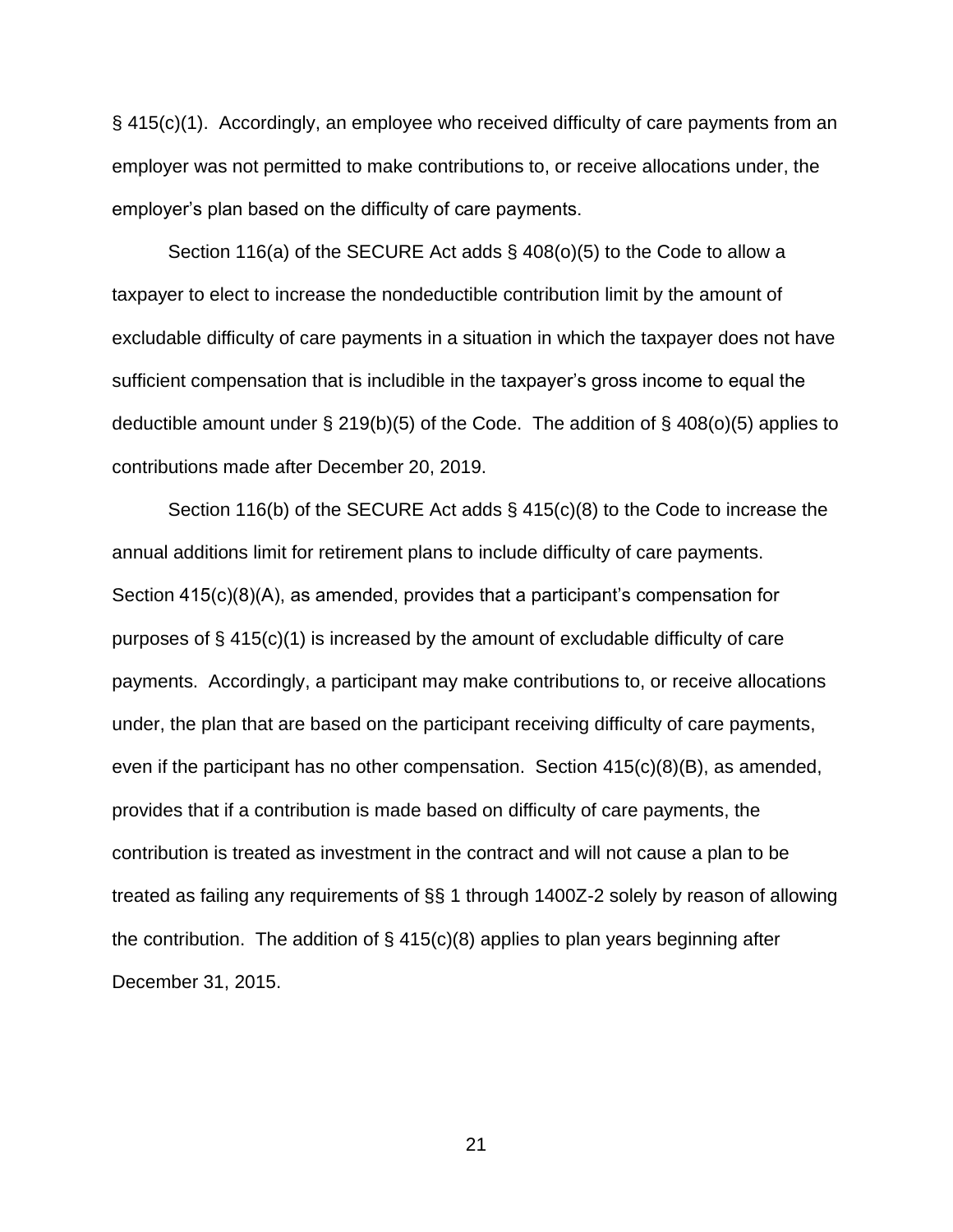Q. E-1: Are difficulty of care payments received by an employee from a person other than his or her employer includible in the definition of compensation under that employer's plan?

A. E-1: No. Compensation under § 415(c)(3) only includes compensation from an individual's employer. Thus, difficulty of care payments received by an employee from a person other than his or her employer are not includible in the definition of compensation under that employer's plan.

Q. E-2: If an employer does not make difficulty of care payments to its employees that are eligible to participate in the employer's plan, must the plan be amended to include difficulty of care payments in the plan's definition of  $\S$  415(c)(1) compensation?

A. E-2: No. If an employer does not make difficulty of care payments to its employees that are eligible to participate in the employer's plan, then the plan does not need to be amended to include difficulty of care payments in the plan's definition of § 415(c)(1) compensation. However, if the employer changes its practice and begins to make difficulty of care payments to its employees, the plan must be amended timely to include difficulty of care payments in that definition.

Q. E-3: Does the excise tax on excess IRA contributions under § 4973 apply to nondeductible IRA contributions that are based on difficulty of care payments?

A. E-3: The applicability of the excise tax on excess IRA contributions under § 4973 to nondeductible IRA contributions that are based on difficulty of care payments will be addressed in future guidance.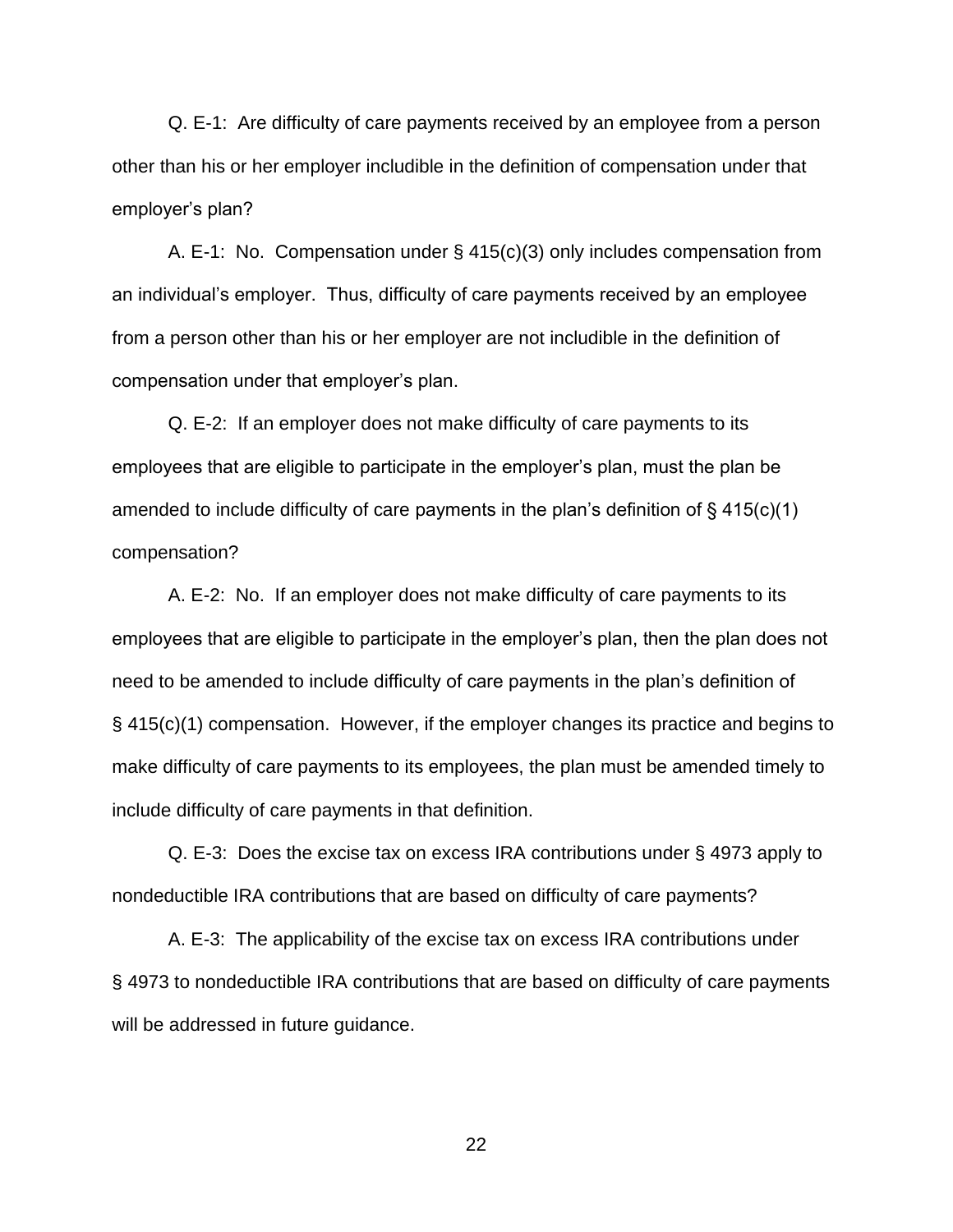## **F. SECTION 104 OF THE MINERS ACT**

Under § 401(a)(36), a pension plan does not fail to be qualified solely because the plan provides that a distribution may be made from the plan to an employee who has attained a minimum age and who is not separated from employment at the time of the distribution (generally referred to as an in-service distribution). Prior to the effective date of the Miners Act, the minimum age for allowable in-service distributions under § 401(a)(36) was age 62. Section 104(a) of the Miners Act lowers the minimum age from age 62 to age 59½.

In order to be an eligible deferred compensation plan under  $\S$  457(b), a plan must satisfy the distribution requirements of  $\S$  457(d). Section 457(d)(1)(A) provides that amounts under the plan may not be made available earlier than the occurrence of certain events. Prior to the enactment of the Miners Act,  $\S$  457(d)(1)(A)(i) provided, in general, that amounts may not be made available to participants earlier than the calendar year in which a participant attains age 70½ or when a participant has a severance from employment with the employer. Section 104(b) of the Miners Act amended  $\S$  457(d)(1)(A)(i) of the Code to provide that, in the case of a governmental plan under § 457(b) of the Code (that is, a plan maintained by an employer that is a State, a political subdivision of a State, or any agency or instrumentality of a State or political subdivision of a State, as provided in  $\S$  457(e)(1)(A) of the Code), amounts may be made available as early as the calendar year in which a participant attains age 59½.

Pursuant to § 104(c) of the Miners Act, the amendments made by paragraphs (a) and (b) of § 104 of the Miners Act apply to plan years beginning after December 31, 2019.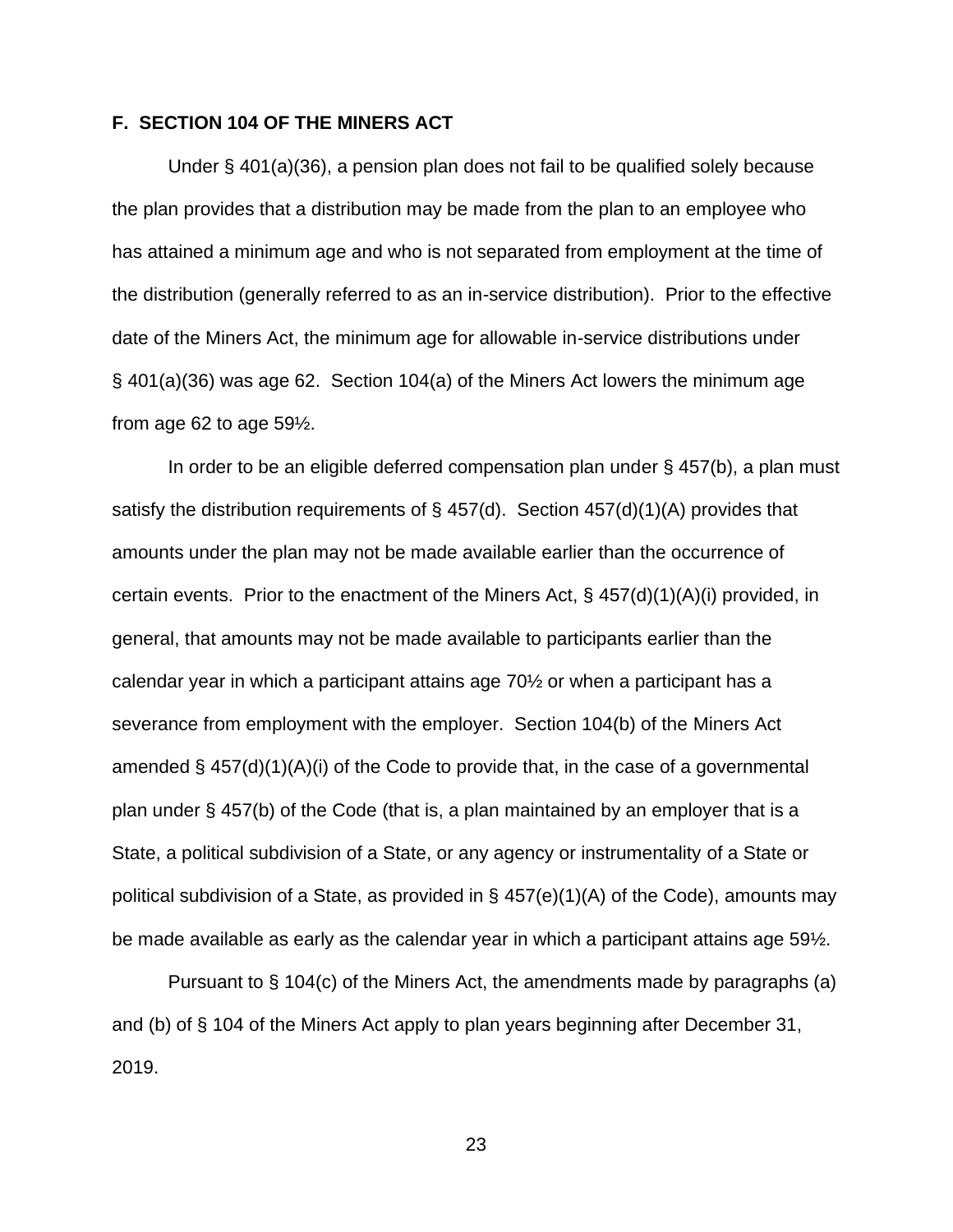Q. F-1: Is a plan qualified under § 401(a) of the Code (qualified plan) or a governmental plan under § 457(b) of the Code required to implement the changes made by § 104 of the Miners Act?

A. F-1: No. In general, neither a qualified plan nor a § 457(b) governmental plan is required to provide for in-service distributions. Thus, if a plan does not provide for inservice distributions, or provides for in-service distributions at an age that is later than age 59 $\frac{1}{2}$  (the minimum age permitted by § 104(a) or (b) of the Miners Act), the plan is not required to be amended to permit in-service distributions to commence at age 59½. For example, a qualified plan that provides for in-service distributions commencing at age 62 is not required to be amended to provide for in-service distributions commencing at age 59½.

Q. F-2: If a pension plan is amended to lower its minimum age for an in-service distribution from age 62 to age 59<sup> $\frac{1}{2}$ </sup> pursuant to § 401(a)(36), may the plan also change its definition of normal retirement age to age 59½ or later without violating other qualification requirements, such as the definitely determinable benefit requirement in  $\S$  1.401(a)-1(b)(1)(i)?

A. F-2: The in-service distribution rule in § 401(a)(36) is separate from the definitely determinable benefit requirement in § 1.401(a)-1(b)(1)(i). A plan does not fail to satisfy the requirements in § 1.401(a)-1(b)(1)(i) merely because the plan provides for in-service distributions in accordance with § 401(a)(36). In addition to satisfying other applicable qualification requirements (such as  $\S$  411(d)(6)), any change to a pension plan's definition of normal retirement age must satisfy the requirements in § 1.401(a)- 1(b)(2), including the requirement that a normal retirement age must be an age that is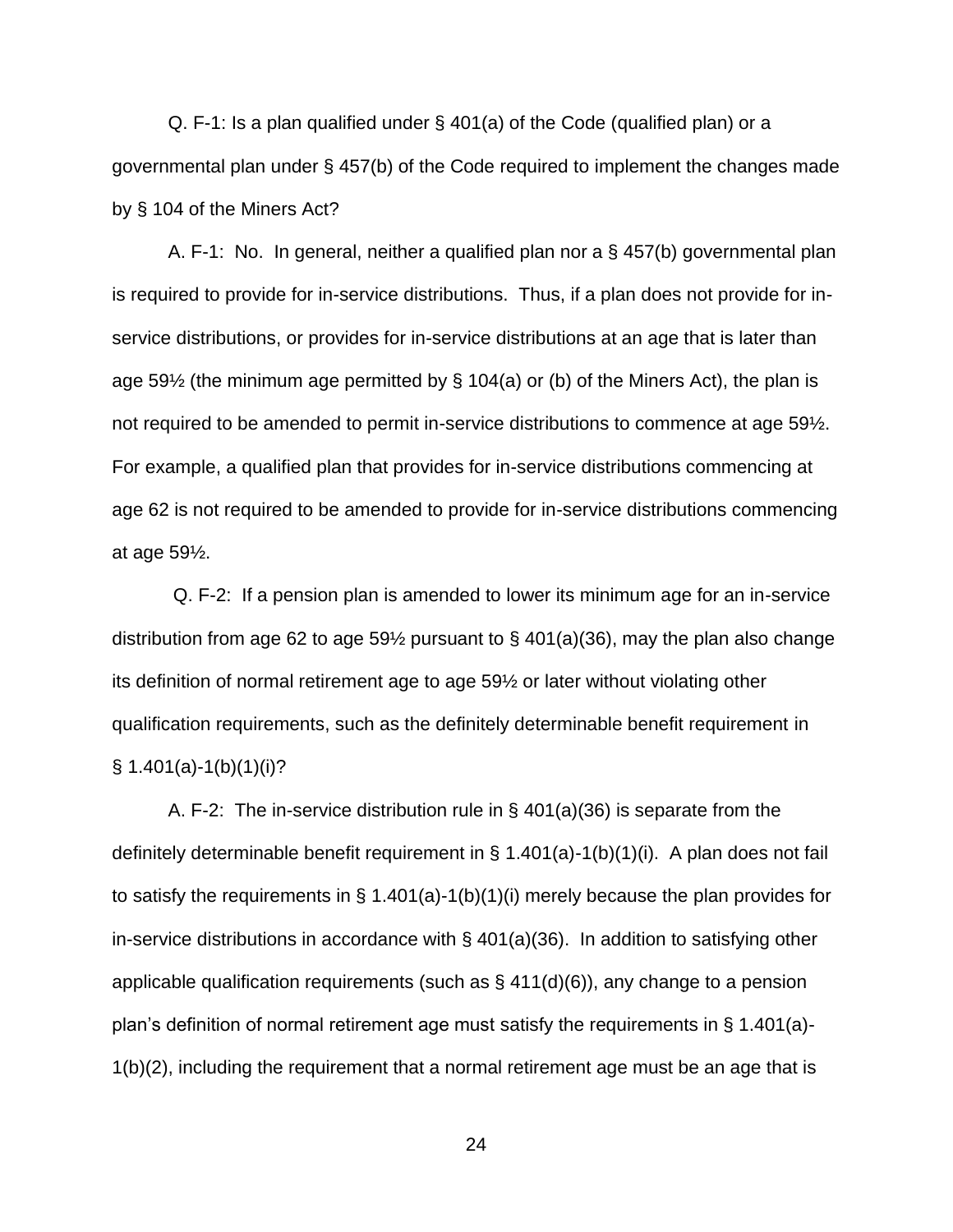not earlier than the earliest age that is reasonably representative of the typical retirement age for the industry in which the covered workforce is employed. A normal retirement age of age 62 or later is deemed to satisfy the reasonably representative requirement (see § 1.401(a)-1(b)(2)(ii)). For purposes of the reasonably representative requirement, governmental pension plans may continue to rely on proposed regulations that were published in the Federal Register on January 27, 2016 (81 FR 4599).

# **G. PROVISIONS RELATING TO PLAN AMENDMENTS**

Section 601 of the SECURE Act provides, in general, that a retirement plan or annuity contract will be treated as being operated in accordance with the terms of the plan during the period described in paragraph (3) in this section G and, except as provided by the Secretary of the Treasury (Secretary), or the Secretary's delegate, a retirement plan will not fail to satisfy the anti-cutback requirements of § 411(d)(6) of the Code or § 204(g) of the Employee Retirement Income Security Act of 1974, Pub. L. 93- 406, 88 Stat. 829 (1974), as amended (ERISA), $<sup>2</sup>$  as a result of a plan amendment made</sup> pursuant to a provision of the SECURE Act or the regulations thereunder, provided that:

(1) the amendment is adopted no later than the last day of the first plan year beginning on or after January 1, 2022, or, for an applicable collectively bargained plan (a plan maintained pursuant to one or more collective bargaining agreements between employee representatives and one or more employers ratified before December 20, 2019) or a § 414(d) governmental plan, the last day of the first plan year beginning on or

<sup>&</sup>lt;sup>2</sup> Section 411(d)(6) provides, generally, that a plan will not satisfy § 401(a) if an amendment to the plan decreases a participant's accrued benefit. For this purpose, a plan amendment that has the effect of eliminating or reducing an early retirement benefit or a retirement-type subsidy or eliminating an optional form of benefit with respect to benefits attributable to service before the amendment is treated as reducing accrued benefits. Section 204(g) of ERISA provides parallel rules to the rules of § 411(d)(6) of the Code.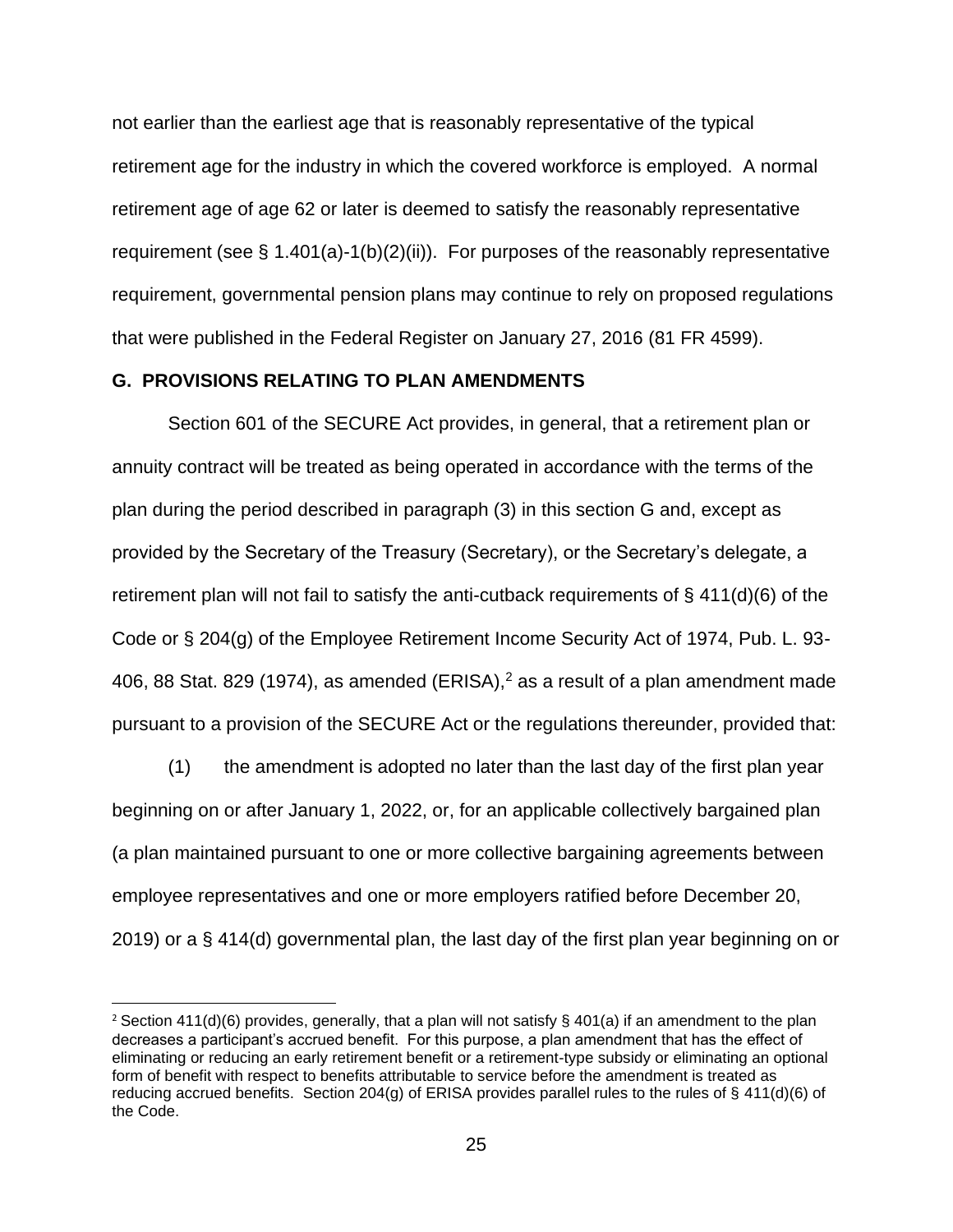after January 1, 2024, or such later date as the Secretary may prescribe (the § 601 date);

(2) the amendment applies retroactively to the effective date of the SECURE Act provision or the regulations thereunder (or, in the case of an amendment not required by a provision of the SECURE Act or the regulations thereunder, the effective date specified by the plan); and

(3) the plan or contract is operated as if the amendment were in effect during the period beginning on the effective date of the SECURE Act provision or the regulations thereunder (or, in the case of an amendment not required by a provision of the SECURE Act or the regulations thereunder, the effective date specified by the plan or contract) and ending on the § 601 date or, if earlier, the date the amendment is adopted.

Rev. Proc. 2016-37, 2016-29 I.R.B. 136, as modified by Rev. Proc. 2017-41, 2017-29 I.R.B. 92 and Rev. Proc. 2020-40, this Bulletin, <sup>3</sup> sets forth plan amendment deadlines for qualified plans. Rev. Proc. 2016-37, as modified by Rev. Proc. 2020-40**,**  provides that, except as otherwise provided by statute, or in regulations or other guidance published in the Internal Revenue Bulletin, the plan amendment deadline for a discretionary amendment is the end of the plan year in which the plan amendment is operationally put into effect, or, in the case of a governmental plan, the later of the end of the plan year in which the plan amendment is operationally put into effect or 90 days after the close of the second regular legislative session of the legislative body with the

<sup>3</sup> Other revisions of Rev. Proc. 2016-37 include Notice 2020-35, 2020-25 I.R.B. 948; Rev. Proc. 2020-10, 2020-2 I.R.B. 295; Rev. Proc. 2019-20, 2019-20 I.R.B. 1182; Rev. Proc. 2018-42, 2018-36 I.R.B. 424; and Rev. Proc. 2018-21, 2018-14 I.R.B. 467.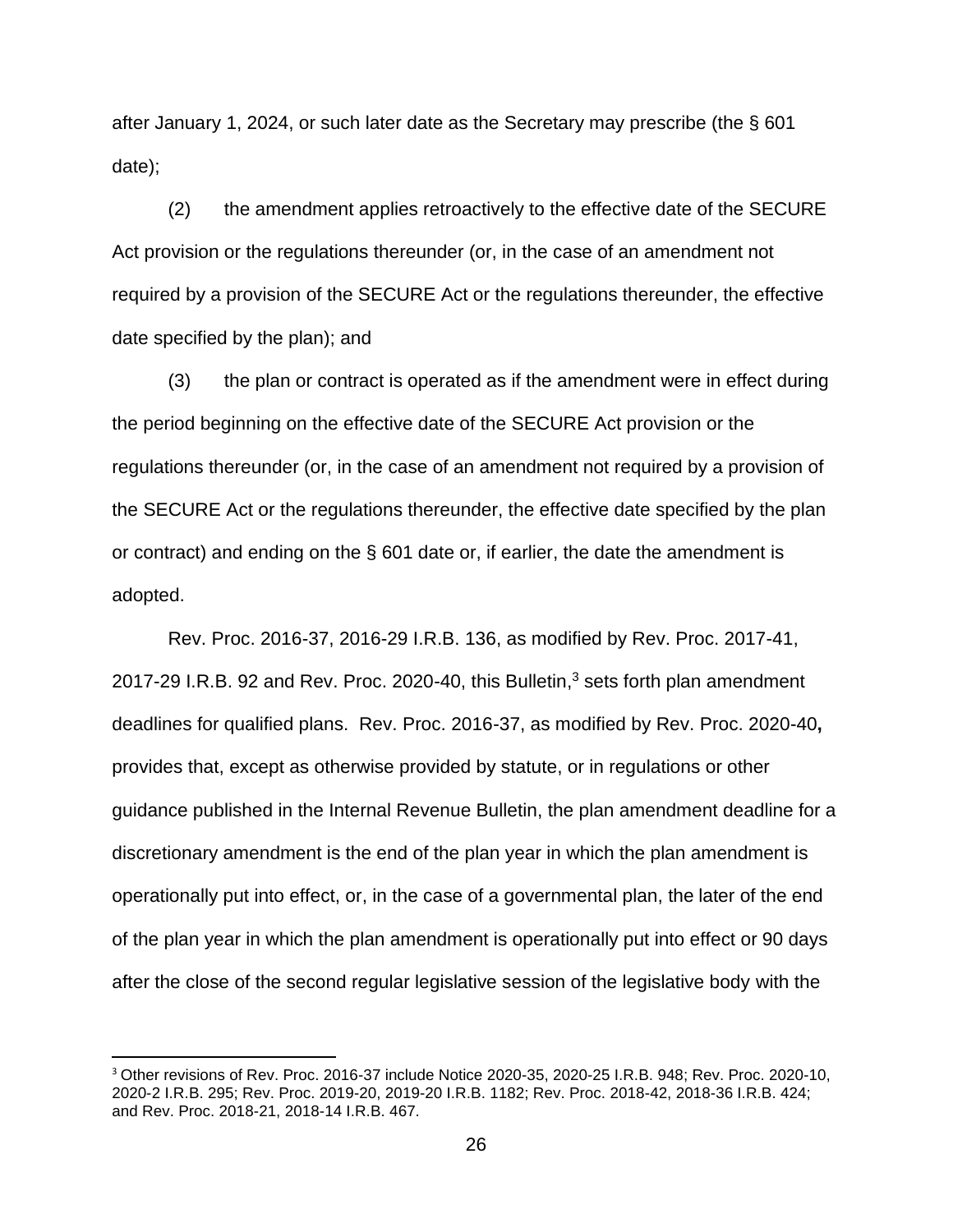authority to amend the plan that begins on or after the date the plan amendment is operationally put into effect. An amendment that is made pursuant to the SECURE Act, the regulations thereunder, or § 104 of the Miners Act, that is not required to be adopted in order for the plan to satisfy the requirements of the Code is a discretionary amendment.

Rev. Proc. 2019-39, 2019-42 I.R.B. 945, as modified by Notice 2020-35, 2020-25 I.R.B. 948, and Rev. Proc. 2020-40, sets forth plan amendment deadlines for § 403(b) plans. Rev. Proc. 2019-39, as modified, provides that, effective for plan years beginning on or after January 1, 2020, except as otherwise provided by statute, or in regulations or other guidance published in the Internal Revenue Bulletin, the plan amendment deadline for a discretionary amendment is the end of the plan year in which the plan amendment is operationally put into effect, or, in the case of a governmental plan, the later of the end of the plan year in which the plan amendment is operationally put into effect or 90 days after the close of the second regular legislative session of the legislative body with the authority to amend the plan that begins on or after the date the plan amendment becomes effective.

Section 457(b) provides, generally, that a § 457(b) governmental plan that is administered in a manner that is inconsistent with the requirements of § 457(b) is not treated as a § 457(b) governmental plan as of the first plan year beginning more than 180 days after the date of notification by the Secretary of the inconsistency unless the employer corrects the inconsistency before the first day of such plan year.

Under § 408(a), an IRA that is an individual retirement account is a trust created or organized in the United States for the exclusive benefit of an individual or his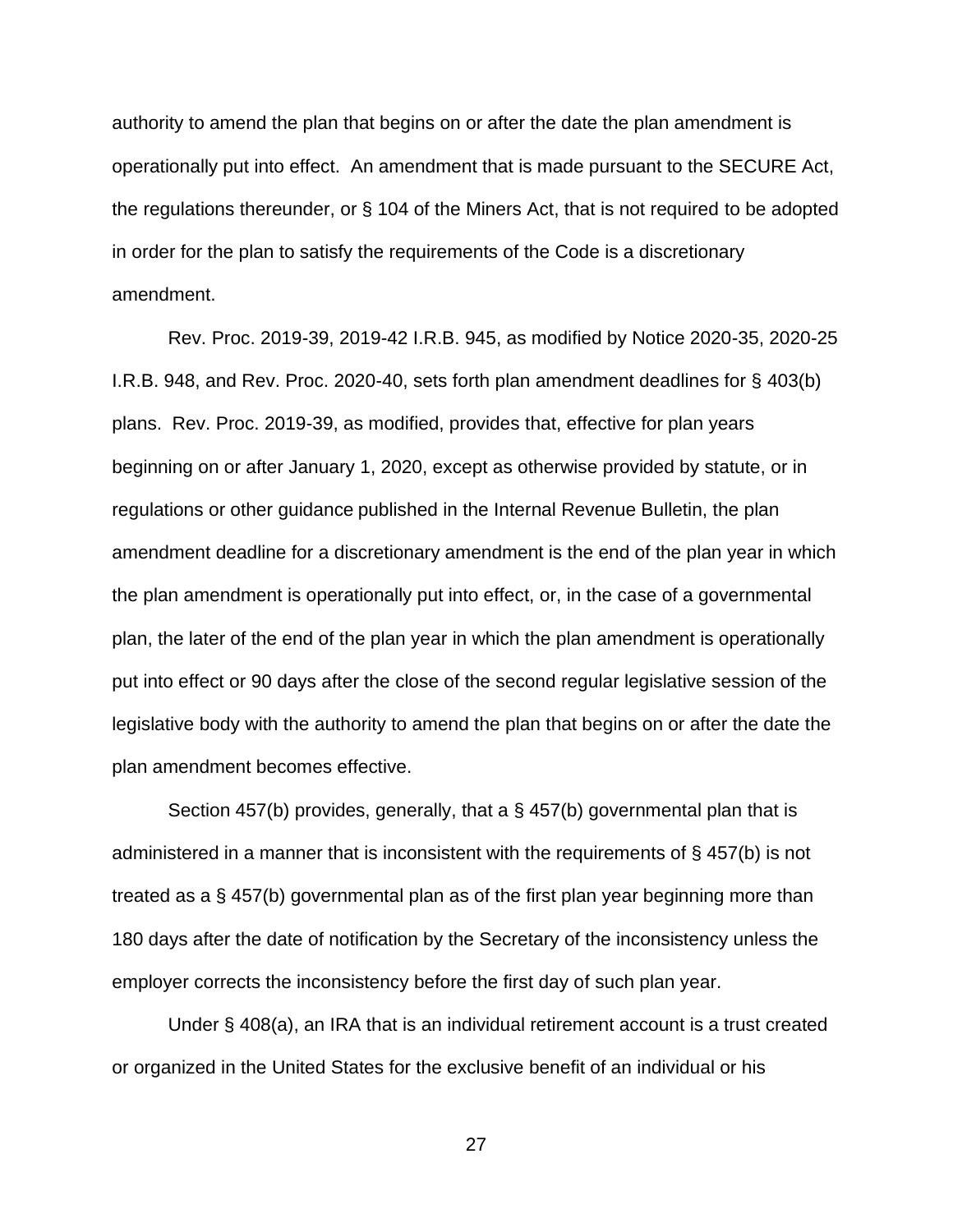beneficiaries, provided that the written instrument creating the trust meets certain requirements. Under § 408(b), an IRA that is an individual retirement annuity is an annuity contract or endowment contract that is issued by an insurance company and that meets certain requirements.

Q. G-1: When must a retirement plan be amended to reflect the provisions of the SECURE Act, the regulations thereunder, or § 104 of the Miners Act?

A. G-1: The deadlines to amend a retirement plan for provisions of the SECURE Act, the regulations thereunder, or § 104 of the Miners Act are set forth in this Q&A G-1. These amendment deadlines apply to both required and discretionary plan amendments.

## (a) Qualified plans

In general, for a qualified plan that is not a governmental plan within the meaning of § 414(d) of the Code, or an applicable collectively bargained plan, the deadline to amend a plan for provisions of the SECURE Act, the regulations thereunder, or § 104 of the Miners Act is the last day of the first plan year beginning on or after January 1, 2022. The plan amendment deadline for a qualified governmental plan, as defined in § 414(d), or for an applicable collectively bargained plan, is the last day of the first plan year beginning on or after January 1, 2024.

A sponsor of a qualified plan may amend its plan to reflect the SECURE Act, the regulations thereunder, or § 104 of the Miners Act after the dates set forth in the preceding paragraph, in accordance with Rev. Proc. 2016-37, as modified by Rev. Proc. 2017-41 and Rev. Proc. 2020-40. However, under Rev. Proc. 2016-37, amendments made after the dates set forth in the preceding paragraph, are not entitled to the anti-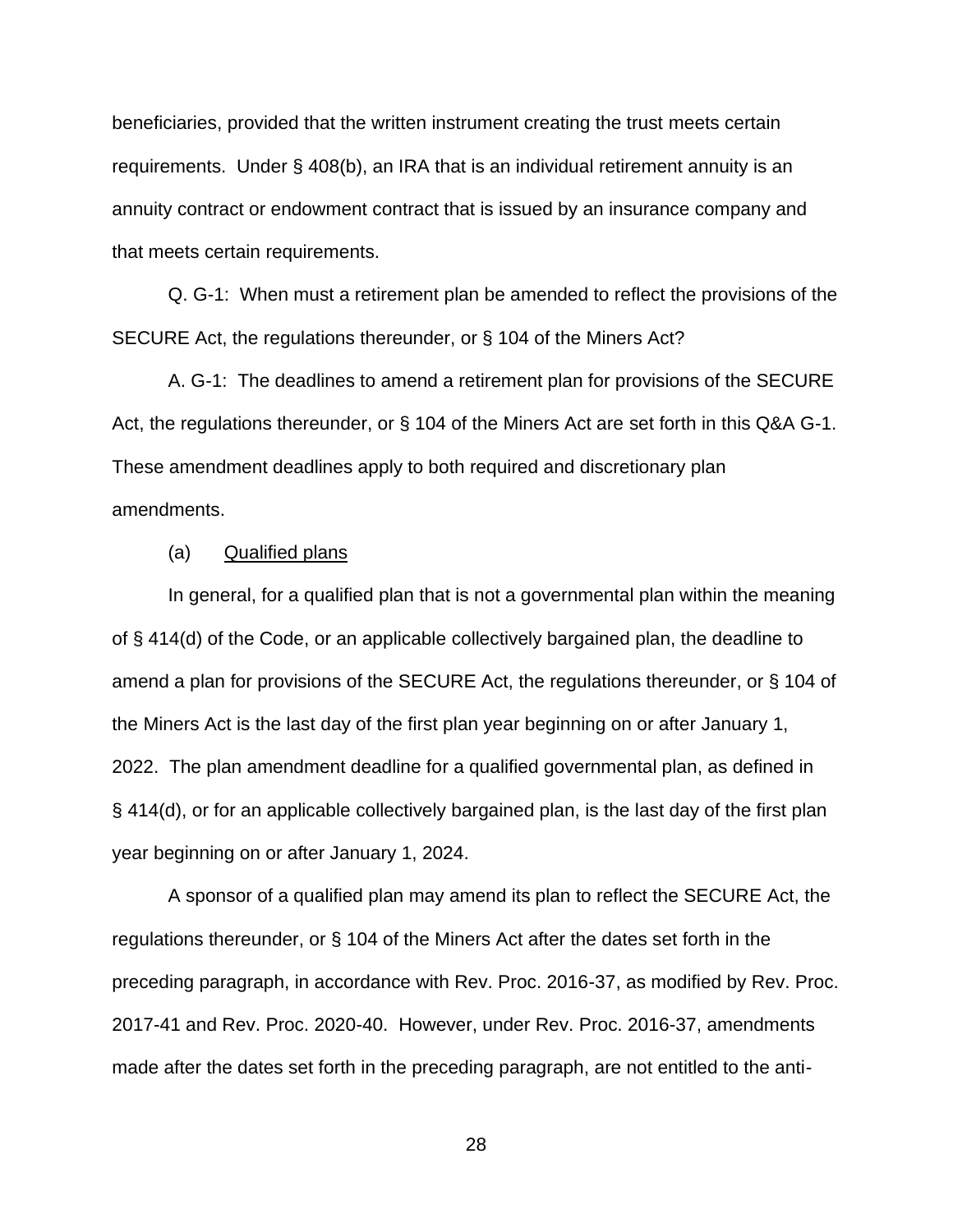cutback relief provided by § 411(d)(6) of the Code or § 204(g) of ERISA.

#### (b) Section 403(b) plans

In general, the deadline for a  $\S$  403(b) plan that is not maintained by a public school, as described in § 403(b)(1)(A)(ii), to amend a plan for provisions of the SECURE Act or the regulations thereunder is the last day of the first plan year beginning on or after January 1, 2022. The plan amendment deadline for a § 403(b) plan that is maintained by a public school, as described in  $\S$  403(b)(1)(A)(ii), is the last day of the first plan year beginning on or after January 1, 2024.

A sponsor of a § 403(b) plan may be entitled to amend its plan to reflect the SECURE Act or the regulations thereunder after the dates set forth in the preceding paragraph, in accordance with Rev. Proc. 2019-39, as modified by Notice 2020-35 and Rev. Proc. 2020-40. However, under Rev. Proc. 2019-39, amendments to a § 403(b) plan that is subject to ERISA that are made after the dates set forth in the preceding paragraph are not entitled to the anti-cutback relief provided by § 204(g) of ERISA.

# (c) Section 457(b) governmental plans

The deadline to amend a governmental plan under § 457(b) of the Code for provisions of the SECURE Act, the regulations thereunder, or § 104 of the Miners Act is the later of (i) the last day of the first plan year beginning on or after January 1, 2024, or (ii) if applicable, the first day of the first plan year beginning more than 180 days after the date of notification by the Secretary that the plan was administered in a manner that is inconsistent with the requirements of § 457(b) of the Code.

## (d) Individual retirement plans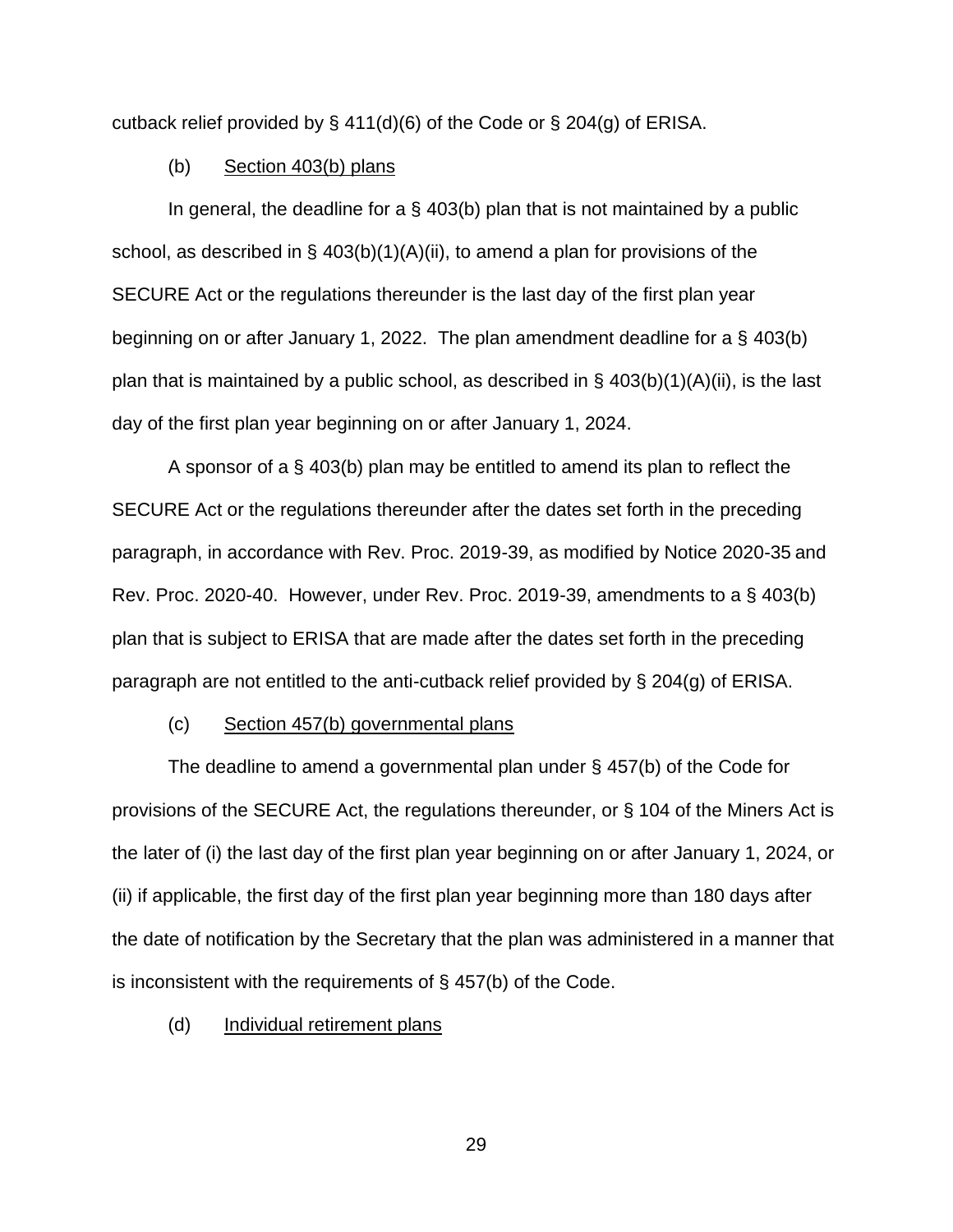The deadline to amend the trust governing an IRA that is an individual retirement account or the contract issued by an insurance company with respect to an IRA that is an individual retirement annuity for provisions of the SECURE Act or the regulations thereunder is December 31, 2022, or such later date as the Secretary prescribes in guidance.

In the case of a deemed IRA described in § 408(q), the deadline to amend the deemed IRA provisions is the deadline applicable to the plan under which the deemed IRA is established.

#### **III. REQUEST FOR COMMENTS**

The Treasury Department and the IRS invite comments and suggestions regarding the matters discussed in this notice. In particular, in connection with section II.C. of this notice, the Treasury Department and the IRS request comments on how to reduce potential administrative burdens related to counting years of service beginning before January 1, 2021, for purposes of determining a long-term, part-time employee's nonforfeitable right to employer contributions pursuant to § 112 of the SECURE Act, while still complying with the requirements of  $\S$ § 401(k)(15)(B)(iii) and 411(a)(4) of the Code.

Comments should be submitted in writing on or before November 2, 2020, and should include a reference to Notice 2020-68. Comments may be submitted in one of two ways:

(1) Electronically via the Federal eRulemaking Portal at www.regulations.gov (type IRS-2020-0027 in the search field on the regulations.gov homepage to find this notice and submit comments).